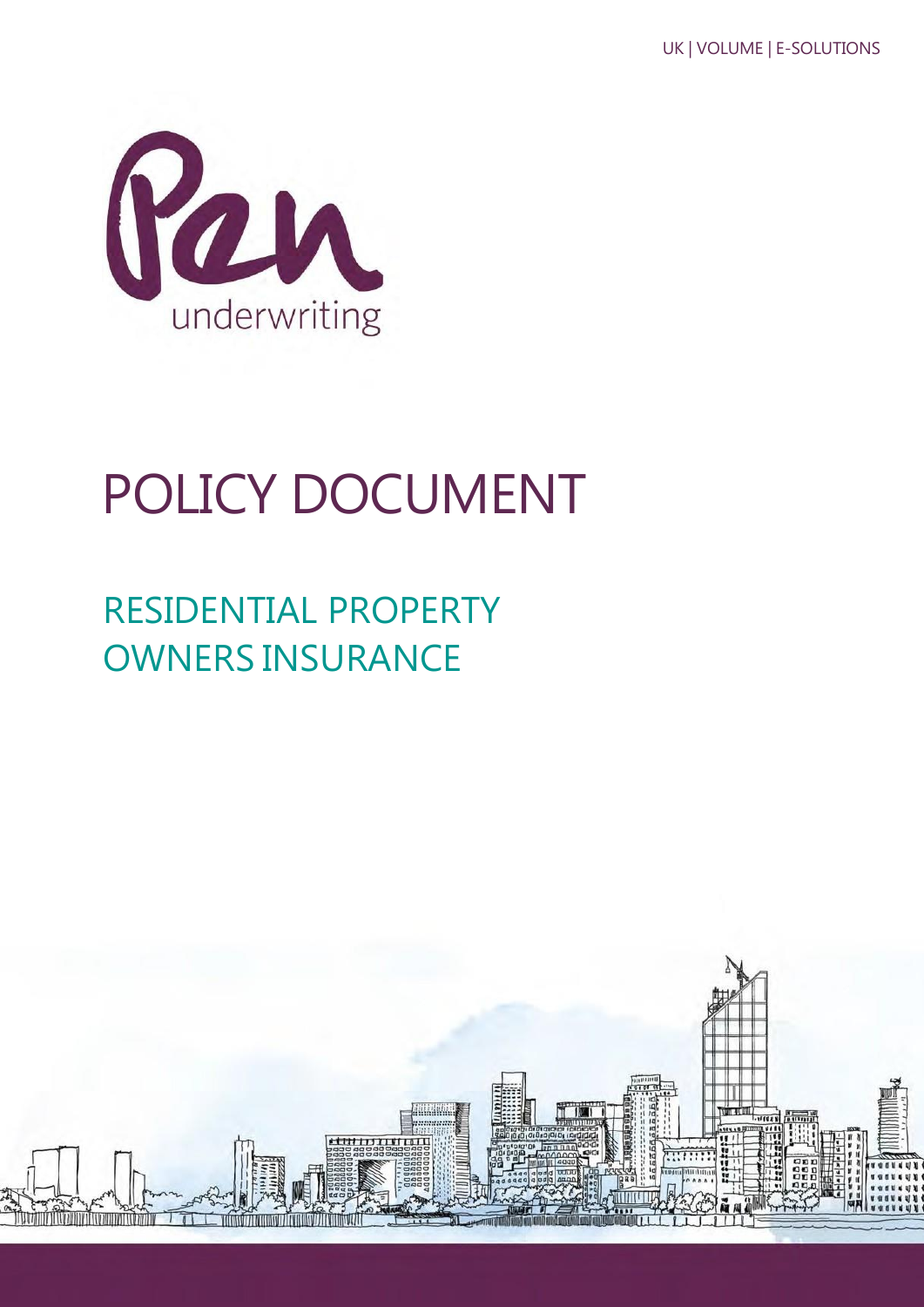

## RESIDENTIAL PROPERTY OWNERS INSURANCE POLICY

### WELCOME!

THANK YOU FOR CHOOSING PEN UNDERWRITING TO PROVIDE YOUR HOME INSURANCE

This is YOUR Residential Property Owners Insurance Policy Wording, setting out YOUR insurance protection in detail. The Policy Wording must be read together with the Policy SCHEDULE and Statement of Facts as one document.

It is an important document so YOU should keep it somewhere safe - YOU will need it if YOU need to make a claim.

Please read it carefully to make sure that it meets YOUR requirements and that the details on the Policy SCHEDULE and Statement of Facts are correct.

YOUR premium has been based upon the information shown in the Policy SCHEDULE and recorded in YOUR Statement of

Facts. If after reading YOUR Policy Wording YOU have any questions, any details are incorrect or the Policy does not provide the cover

YOU need then YOU must contact YOUR insurance advisor immediately.

YOUR insurance relates only to those sections of the Policy which are shown in the SCHEDULE as being included.

This Policy has been produced by Pen Underwriting Limited a Managing General Agent of the INSURERS stated in The SCHEDULE. The INSURERS have delegated authority to Pen Underwriting Limited to underwrite Insurance and handle Claims for YOU on their behalf.

The INSURER that is providing YOUR Pen Underwriting Residential Property Owners Insurance Policy can be found in YOUR

Policy SCHEDULE.

#### USEFUL TELEPHONE NUMBERS

This information can be found on YOUR Policy SCHEDULE.

Please note calls may be recorded for training and monitoring purposes.

### HOW TO MAKE A CLAIM

If YOU need to make a claim, please contact US straightaway by calling the telephone number printed on YOUR Policy SCHEDULE and have YOUR Policy Number to hand when calling. YOUR Policy Number appears on the top left corner of YOUR Policy SCHEDULE and YOUR Statement of Facts.

Please also refer to the Section 3- Policy Conditions point 1 - Claims at the back of YOUR Policy Wording for full details of YOUR duties and how WE deal with YOUR claim.

#### YOUR POLICY WORDING

YOUR Policy Wording is made up of individual Sections. This wording should be read together with YOUR current Policy SCHEDULE AND STATEMENT OF FACT for precise details of YOUR insurance protection. WE have also included (under Important Information) details of YOUR right to cancel this Policy and also what to do if YOU have a complaint.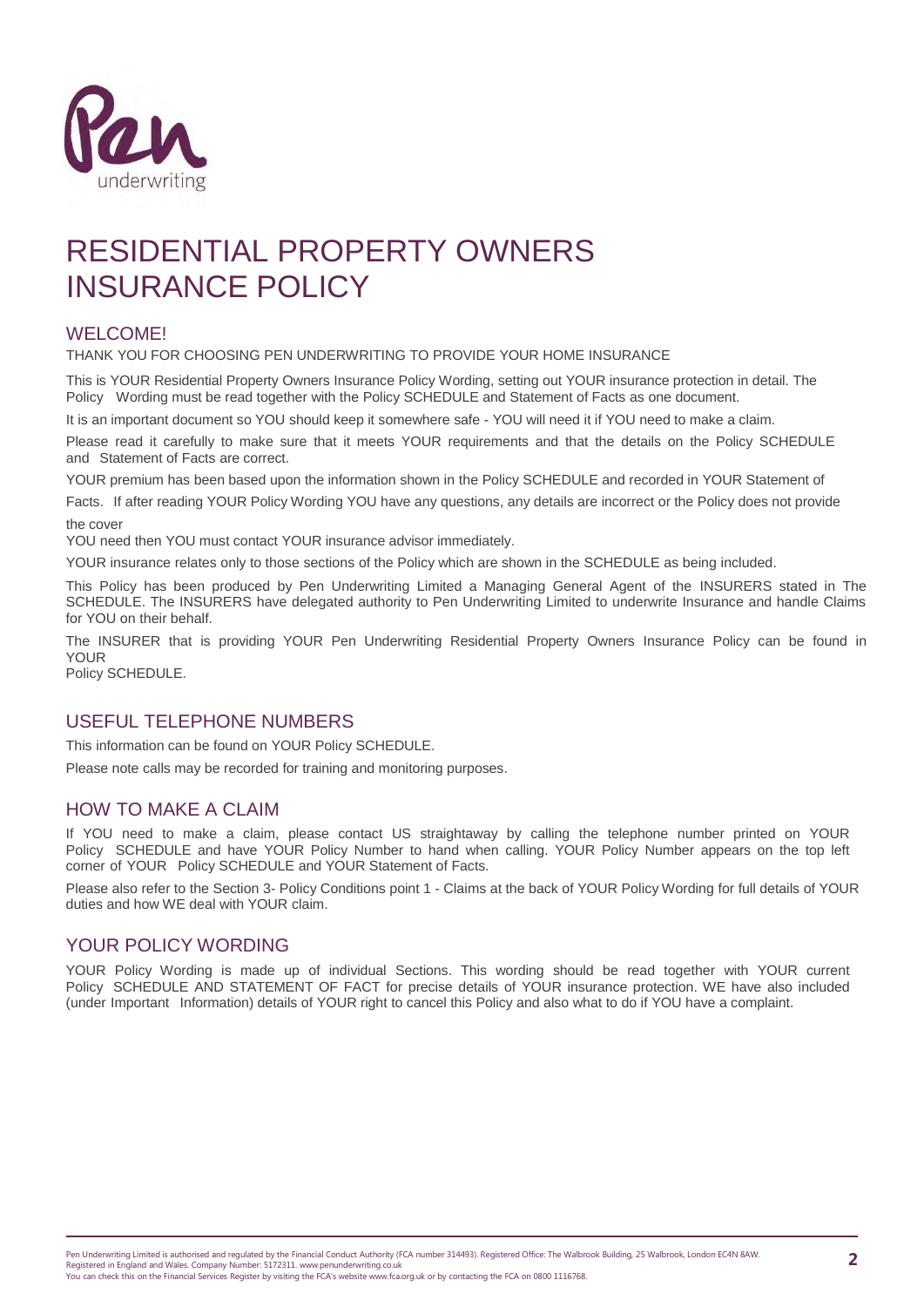## **CONTENTS**

|                                                        |                                        | <b>PAGE</b>    |
|--------------------------------------------------------|----------------------------------------|----------------|
| <b>IMPORTANT INFORMATION</b>                           |                                        | 4              |
| <b>COMPLAINTS PROCEDURE</b>                            |                                        | $\overline{7}$ |
| POLICY DEFINITIONS                                     |                                        | 8              |
| <b>SECTION 1: BUILDINGS</b>                            |                                        |                |
|                                                        | - A) COVER                             | 10             |
|                                                        | - B) ADDITIONAL BENEFITS               | 13             |
|                                                        | - C) OPTIONAL EXTENSION                | 16             |
|                                                        | - D) EXCLUSIONS                        | 16             |
|                                                        | - E) CLAIMS SETTLEMENT UNDER SECTION 1 | 17             |
| <b>SECTION 2: CONTENTS AND FIXTURES &amp; FITTINGS</b> |                                        |                |
|                                                        | - A) COVER                             | 18             |
|                                                        | - B) ADDITIONAL BENEFITS               | 19             |
|                                                        | - C) OPTIONAL EXTENSION                | 21             |
|                                                        | - D) EXCLUSIONS                        | 21             |
|                                                        | - E) CLAIMS SETTLEMENT UNDER SECTION 2 | 22             |
| <b>SECTION 3: POLICY CONDITIONS</b>                    |                                        | 23             |
| <b>SECTION 4: POLICY EXCLUSIONS</b>                    |                                        | 26             |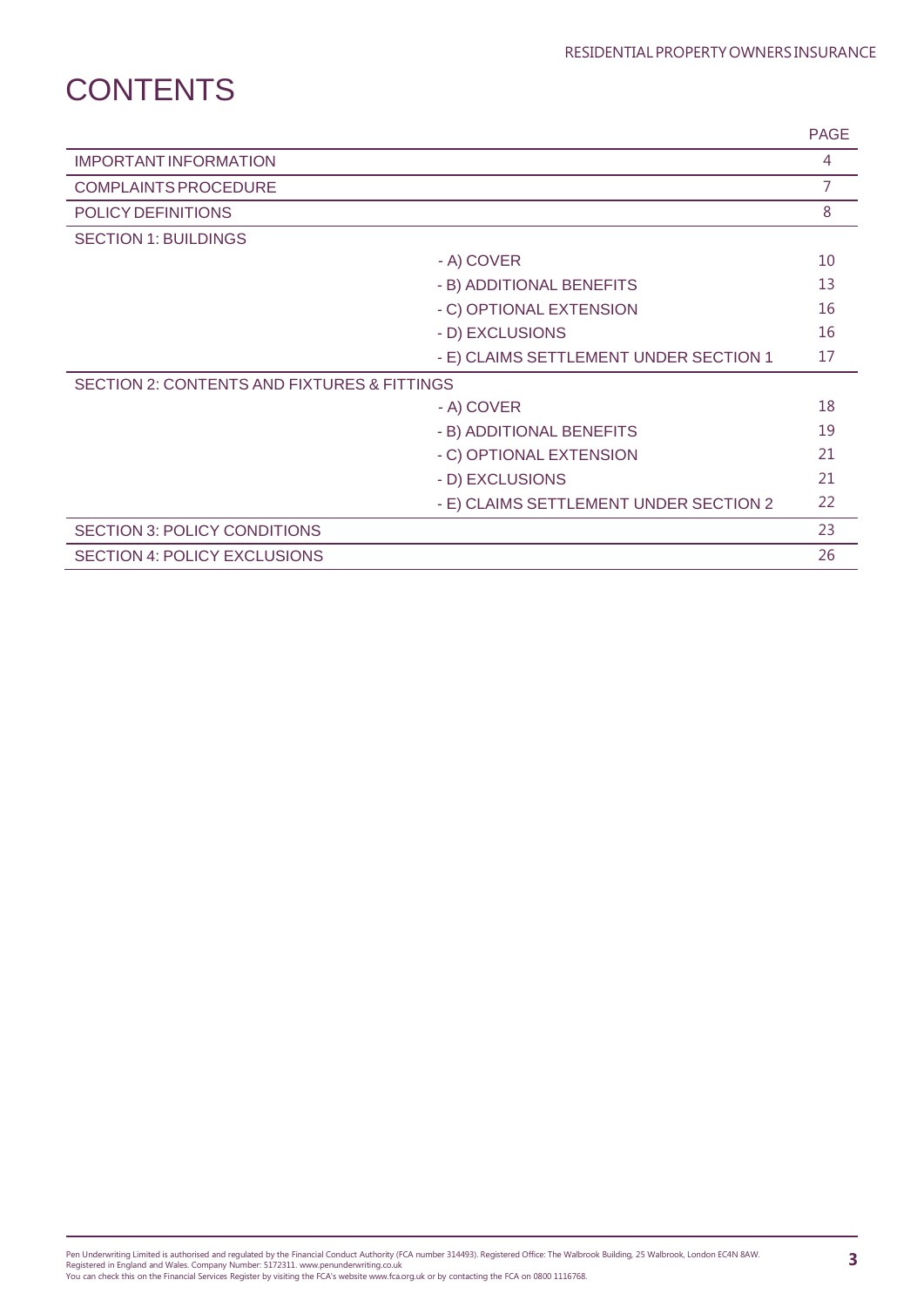## IMPORTANT INFORMATION

## THE CONTRACT OF INSURANCE

This Policy is a contract of insurance between YOU and the INSURER(S). The following elements form the contract between YOU and the INSURER(S), please read them and keep them safe:

- YOUR Policy Wording
- information contained on YOUR Statement of Facts documents issued by US
- YOUR SCHEDULE
- any changes to YOUR Residential Property Owners Insurance Policy contained in notices issued by US at renewal.

In return for YOU paying YOUR premium, WE will provide cover shown in YOUR SCHEDULE on the terms and conditions of this Policy Wording during the PERIOD OF INSURANCE.

OUR provision of insurance under this Policy is conditional upon YOU observing and fulfilling the terms, provisions, conditions and clauses of this Policy Wording.

## INFORMATION AND CHANGES YOU MUST TELL US ABOUT

YOU must take reasonable care to provide complete and accurate answers to the question WE ask when YOU take out, make changes to, and renew YOUR Policy.

Please tell YOUR insurance advisor to let US know if there are any changes to the information set out in the Statement of Facts or on YOUR SCHEDULE. YOU must also tell US about the following if they represent a change or a fact YOU have not already told US about:

- any intended alteration to, extension to or renovation of the HOME. However YOU do not need to tell US about internal alterations to the HOME unless the value of the work is over £25,000 or YOU are creating an additional BEDROOM, bathroom or shower room,
- any change to the tenants occupying the property
- any change or addition to the property to be insured that results in the need to increase the amounts insured or the limits that are shown on YOUR Policy SCHEDULE,
- if YOUR property is to be lent as a holiday home including short term holiday lets,
- if YOUR property is UNOCCUPIED,
- if YOUR OR any person to be insured on this Policy is charged with, or convicted of a criminal offence (other than motoring offences).

#### If YOU are in doubt, please contact YOUR insurance advisor.

When WE are notified of a change, WE will tell YOUR insurance advisor if this affects YOUR Policy, for example whether WE are able to accept the change and if so, whether the change will result in revised terms and/or premium being applied to YOUR policy.

YOU are required to make a fair presentation of the risk to US

If YOU breach YOUR duty to provide a fair presentation and any such breach was deliberate or reckless, WE may regard the Policy as void and are not required to return any paid premium to YOU.

If the breach was not deliberate or reckless, OUR remedy shall depend upon what WE would have done if YOU had complied with the duty of fair presentation:

- WE may regard the Policy as void if Insurers would not have entered into the Policy on any terms in the absence of the breach. In this case, WE must return the premium paid.
- If WE would have entered into the Policy, but on different terms (other than terms relating to premium) the Policy is to be treated as if those different terms applied from the outset, if WE so require.
- If WE would have entered into the Policy but would have charged a higher premium WE may reduce proportionately the amount to be paid on a claim (and, if applicable, the amount already paid on prior claims).

## CHOICE OF LAW

The law of England and Wales will apply to this contract unless:

- YOU and WE specifically agree otherwise; or
- at the date of the contract YOU are a resident of (or, in the case of a business, the registered office or principal place of business is situated in) Scotland, Northern Ireland, the Channel Islands or the Isle of Man, in which case (in the absence of agreement to the contrary) the law of that country will apply.

## USE OF LANGUAGE

Unless otherwise agreed, the contractual terms and conditions and other information relating to this contract will be in English.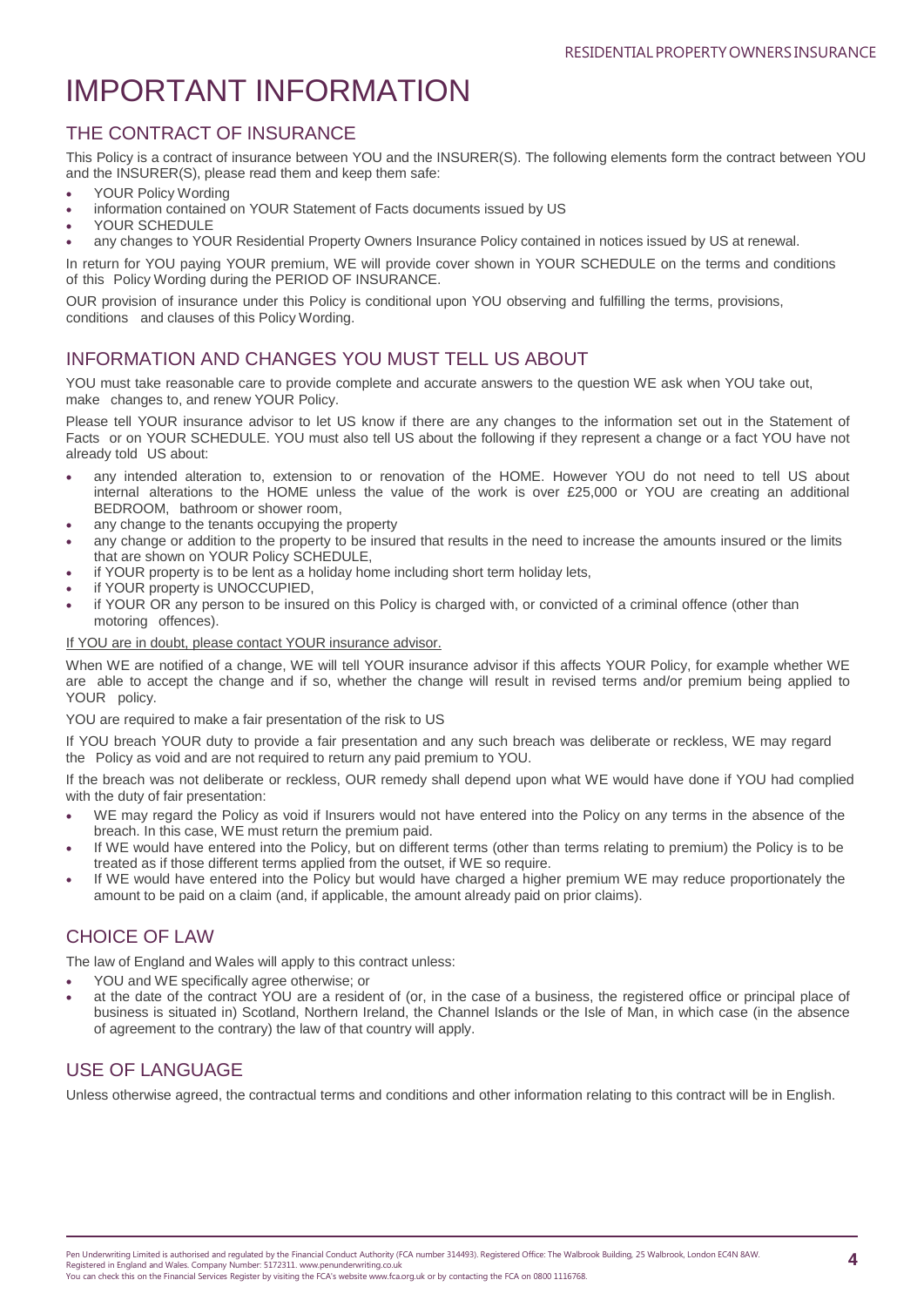## IMPORTANT INFORMATION

## CUSTOMERS WITH DISABILITIES

This Policy and other associated documentation are also available in large print, audio and Braille. If YOU require any of these formats, in the first instance please contact YOUR insurance advisor.

## YOUR RIGHT TO CANCEL

YOU have a statutory right to cancel YOUR Policy within 14 days from the day of purchase or renewal or from the day YOU receive YOUR Policy, whichever is the later ("cooling off period").

If YOU decide that YOU do not wish to accept the policy, please contact YOUR insurance advisor. Subject to no claims being made or notified, WE will refund the full premium. The policy will be treated as not being taken up and it will be cancelled from inception.

If YOU do not exercise YOUR right to cancel within the cooling off period, the Policy will remain in force and all premiums will be payable in accordance with the terms of the Policy.

If YOU wish to cancel YOUR policy and it is outside of the 14 day cooling off period, please contact YOUR insurance advisor and refer to Section - 3 Policy Conditions of YOUR Policy Wording.

## HOW MUCH COVER DO YOU NEED?

It is YOUR responsibility to make sure that the amount of insurance cover YOU buy represents the full value of YOUR property.

For BUILDINGS cover the value must represent the full cost of rebuilding the BUILDINGS including any extra costs that may be involved such as demolition, architect's and surveyor's fees and any additional costs in meeting local authority requirements

For CONTENTS the value must represent the full cost of replacing all the property as new.

The maximum amount that WE will pay in the event of a claim is the SUM INSURED so it is very important that YOU insure YOUR property for the full amount of its value.

#### INDEX LINKING

The BUILDINGS SUM INSURED is increased monthly in line with the House Rebuilding Cost Index of the Royal Institution of Chartered Surveyors.

The CONTENTS SUM INSURED is increased monthly in line with the Consumer Durable Section of the Retail Price Index.

For YOUR protection, if either index falls below zero WE will not reduce the SUM INSURED. No charge is made for index linking during the PERIOD OF INSURANCE but at renewal YOUR premium will be calculated on the adjusted SUM INSURED.

### PROPERTY MAINTENANCE

It is YOUR responsibility to maintain and look after YOUR HOME property. YOUR Policy is intended to provide YOU with cover against events that are sudden and unforeseen, for example fire or flood. It will not cover YOU for damage that happens gradually over time like damp, or rot, or for damage caused by wear and tear, or for, general maintenance costs such as repairs to defective rendering or general roof repairs.

### CONTRACTS (RIGHTS OF THIRD PARTIES) ACT 1999

A person who is not a party to this insurance has no right under the Contract (Rights of Third Parties) Act 1999 to enforce any terms of this insurance. This shall not affect any right or remedy of a third party which exists or is available apart from this Act.

### HMO LICENSING

YOU must contact the Local Authority in relation to the HOME to establish whether it is classed as a HMO property.

If the HOME are classed as a HMO property then YOU must comply with any HMO Licensing requirements set by the Local Authority. Failure to comply may result in a claim being refused.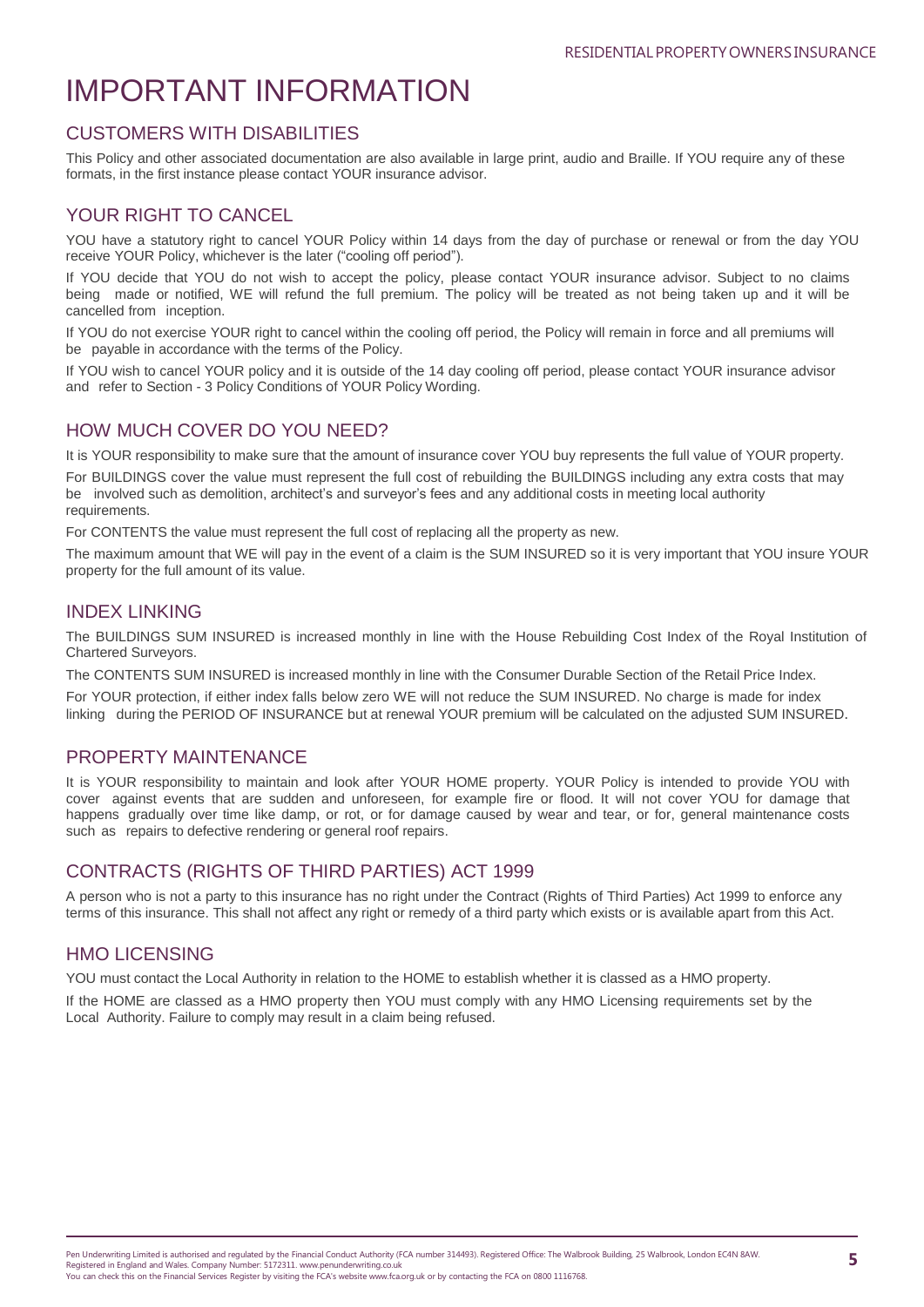## IMPORTANT INFORMATION

### GENERAL DATA PROTECTION REGULATION PRIVACY NOTICE

Pen Underwriting Limited are the data controller of any personal information YOU provide to US or personal information that has been provided to US by a third party. We collect and process information about YOU in order to arrange insurance policies and to process claims. YOUR information is also used for business purposes such as fraud prevention and detection and financial management. This may involve sharing YOUR information with third parties such as insurers, brokers, reinsurers, claims handlers, loss adjusters, credit reference agencies, service providers, professional advisors, our regulators, police and government agencies or fraud prevention agencies.

WE may record telephone calls to help US monitor and improve the service WE provide. For further information on how YOUR information is used and YOUR rights in relation to YOUR information please see our Privacy Policy [https://www.penunderwriting.co.uk/Privacy-and-Cookies.](https://www.penunderwriting.co.uk/Privacy-and-Cookies) If YOU are providing personal data of another individual to US, YOU must tell them you are providing their information to US and show them a copy of this notice.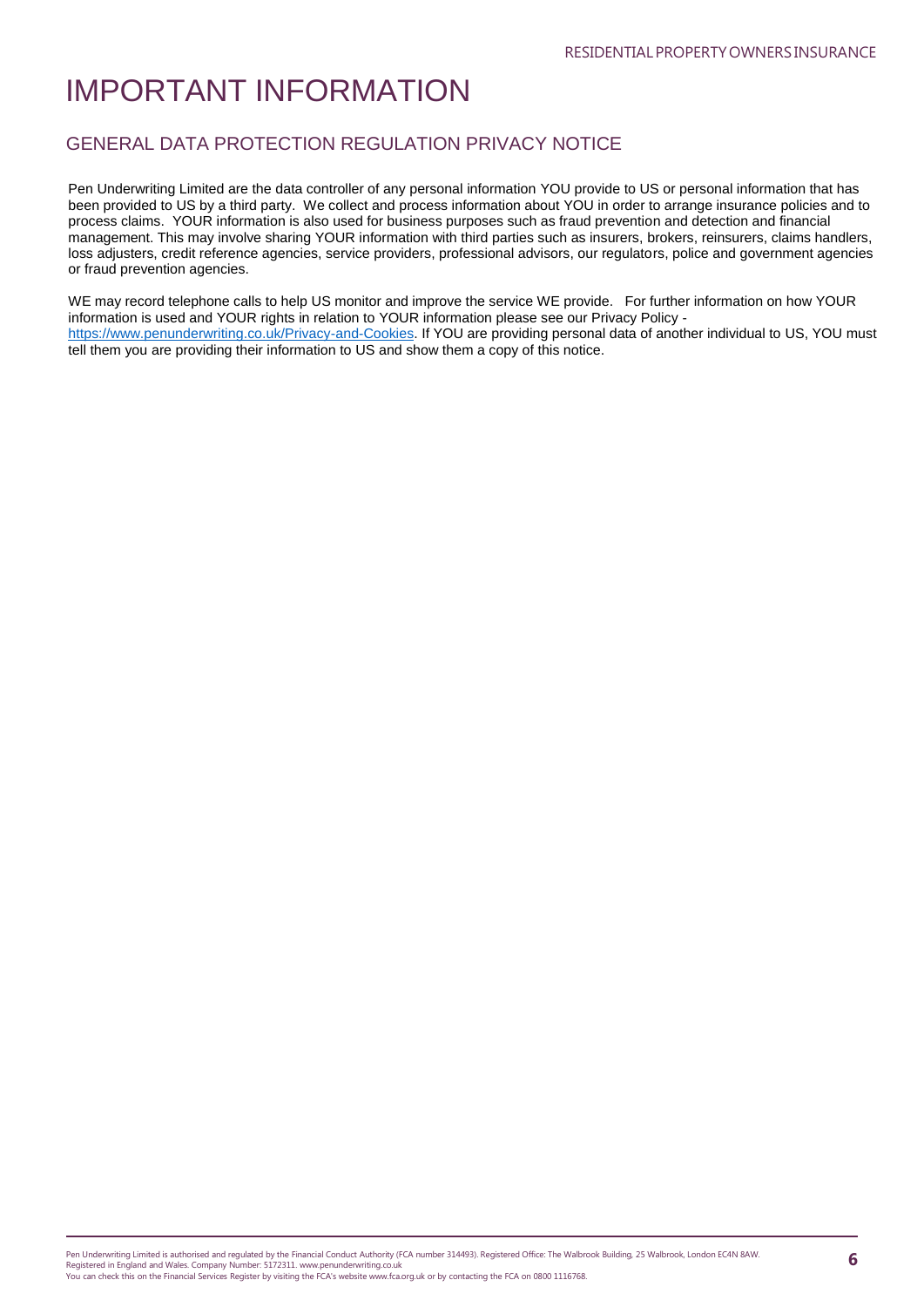## COMPLAINTS PROCEDURE

## OUR PROMISE OF SERVICE

It is always the intention to provide a first class standard of service. However it is appreciated that occasionally things go wrong. In some cases the insurance advisor who arranged the insurance will be able to resolve any concerns and YOU should contact them directly.

Alternatively if YOU need to complain please contact the Pen Underwriting Limited Complaints Officer quoting YOUR policy or claim number.

Pen Underwriting Limited Complaints 7th Floor Spectrum Building 55 Blythswood Street Glasgow G2 7AT

Telephone: 0141 285 3539

Email: [pencomplaints@penunderwriting.com](mailto:pencomplaints@penunderwriting.com)

YOUR complaint will be acknowledged within 5 business days of receipt. If the complaint is not resolved within 4 weeks of receipt Pen Underwriting will write to YOU and let YOU know what further action will be taken. A final response letter will be issued within 8 weeks of receipt.

Upon receipt of the final response letter if YOU remain dissatisfied YOU may refer YOUR complaint to the Financial Ombudsman Service.

Whilst WE are bound by the decision of the Financial Ombudsman Service, YOU are not. Following the complaints procedure does not affect YOUR right to take legal action.

### FINANCIAL SERVICES COMPENSATION SCHEME

WE are covered by the Financial Services Compensation Scheme (FSCS). If WE cannot meet OUR obligations, YOU may be entitled to compensation under the FSCS. Further information about the FSCS and the criteria under which YOU may be entitled to compensation is available on the FSCS website at [www.fscs.org.uk](http://www.fscs.org.uk/) or by writing to The Financial Compensation Scheme, 10th Floor, Beaufort House, 15 St Botolph Street, London EC3A 7QU.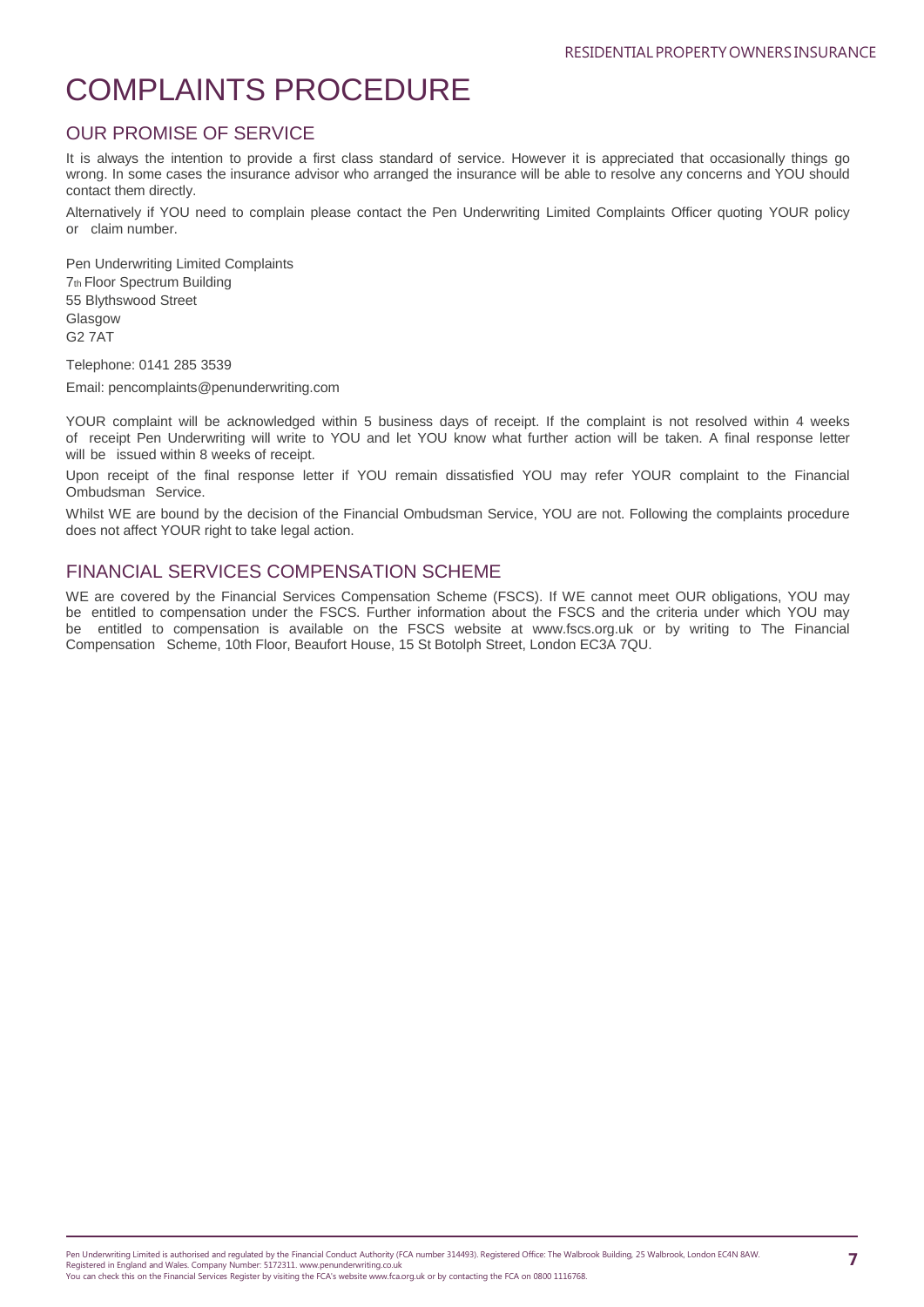## POLICY DEFINITIONS

Wherever the following words or phrases appear in this Policy they will have the meanings defined below. A defined word will start with a capital letter and will be printed in bold (e.g. YOU).

| <b>ACCIDENTAL DAMAGE</b>                              | Damage caused suddenly and unexpectedly by an outside force.                                                                                                                                                                                                                                                                                                                                                                                                                                                                                                                                                          |
|-------------------------------------------------------|-----------------------------------------------------------------------------------------------------------------------------------------------------------------------------------------------------------------------------------------------------------------------------------------------------------------------------------------------------------------------------------------------------------------------------------------------------------------------------------------------------------------------------------------------------------------------------------------------------------------------|
| <b>BODILY INJURY</b>                                  | BODILY INJURY includes death or disease.                                                                                                                                                                                                                                                                                                                                                                                                                                                                                                                                                                              |
| <b>BRITISH ISLES</b>                                  | The United Kingdom, Republic of Ireland, the Channel Islands and the Isle of<br>Man.                                                                                                                                                                                                                                                                                                                                                                                                                                                                                                                                  |
| <b>BUILDINGS</b>                                      | (a) the HOME and its decorations;<br>(b) FIXTURES AND FITTINGS attached to the HOME;<br>(c) permanently installed hot tubs, swimming pools (but not swimming pool<br>covers), professionally installed solar panels, professionally installed wind<br>turbines, tennis courts, drives, patios and terraces, walls, gates and fences<br>and fixed fuel tanks;                                                                                                                                                                                                                                                          |
|                                                       | that YOU own or for which YOU are legally responsible within the address named<br>in the SCHEDULE.                                                                                                                                                                                                                                                                                                                                                                                                                                                                                                                    |
|                                                       | CONTENTS are household goods, within the HOME, which are YOUR<br>property or which YOU are legally responsible for.                                                                                                                                                                                                                                                                                                                                                                                                                                                                                                   |
| <b>CONTENTS AND</b><br><b>FIXTURES &amp; FITTINGS</b> | FIXTURES AND FITTINGS include fitted furniture, kitchen, bathroom and<br>floor coverings within the HOME which YOU are legally responsible for.<br><b>CONTENTS</b> includes:<br>Radio and television aerials, satellite dishes, their fittings and masts which<br>$\bullet$<br>are attached to the HOME,<br>CONTENTS in the open or within outbuildings or garages at the HOME<br>ARE COVERED UP TO A MAXIMUM OF £500 PER OCCURRENCE<br>(other than radio and television aerials, satellite dishes, their fittings and<br>masts which are attached to the BUILDINGS),<br>Carpets but not permanently fitted flooring. |
| <b>DOMESTIC EMPLOYEE</b>                              | A person who YOU employee to carry out domestic duties at the HOME and<br>who is not employed by YOU in connection with any business, trade,<br>profession or employment.                                                                                                                                                                                                                                                                                                                                                                                                                                             |
| <b>ENDORSEMENT</b>                                    | A change in the terms and conditions of this insurance as shown on<br>YOUR SCHEDULE.                                                                                                                                                                                                                                                                                                                                                                                                                                                                                                                                  |
| <b>EXCESS</b>                                         | The amount YOU will have to pay towards each separate claim. The details of<br>YOUR EXCESS will be shown on the SCHEDULE.                                                                                                                                                                                                                                                                                                                                                                                                                                                                                             |
| <b>HEAVE</b>                                          | Upward movement of the ground beneath the BUILDINGS as a result of the<br>soil expanding.                                                                                                                                                                                                                                                                                                                                                                                                                                                                                                                             |
| <b>HOME</b>                                           | The property, the garages and any outbuildings used for domestic purposes at<br>the address shown in the SCHEDULE.                                                                                                                                                                                                                                                                                                                                                                                                                                                                                                    |
| <b>LANDSLIP</b>                                       | Downward movement of sloping ground.                                                                                                                                                                                                                                                                                                                                                                                                                                                                                                                                                                                  |
| <b>PERIOD OF INSURANCE</b>                            | The length of time for which this Policy is in force, as shown in the SCHEDULE,<br>and for which YOU have paid and WE have accepted a premium.<br>Each renewal represents the start of a new PERIOD OF INSURANCE.                                                                                                                                                                                                                                                                                                                                                                                                     |
| <b>RESIDENT</b>                                       | The owner or tenant legally occupying any HOME as shown on the SCHEDULE.                                                                                                                                                                                                                                                                                                                                                                                                                                                                                                                                              |
| SANITARY WARE                                         | Washbasins, sinks, bidets, toilet pans and cisterns, shower trays, shower<br>screens, baths and bath panels.                                                                                                                                                                                                                                                                                                                                                                                                                                                                                                          |
| <b>SCHEDULE</b>                                       | The SCHEDULE forms part of this Policy and contains details of the HOME,<br>the SUMS INSURED, EXCESS, ENDORSEMENTS, the PERIOD OF<br>INSURANCE, and the sections of this insurance which apply.                                                                                                                                                                                                                                                                                                                                                                                                                       |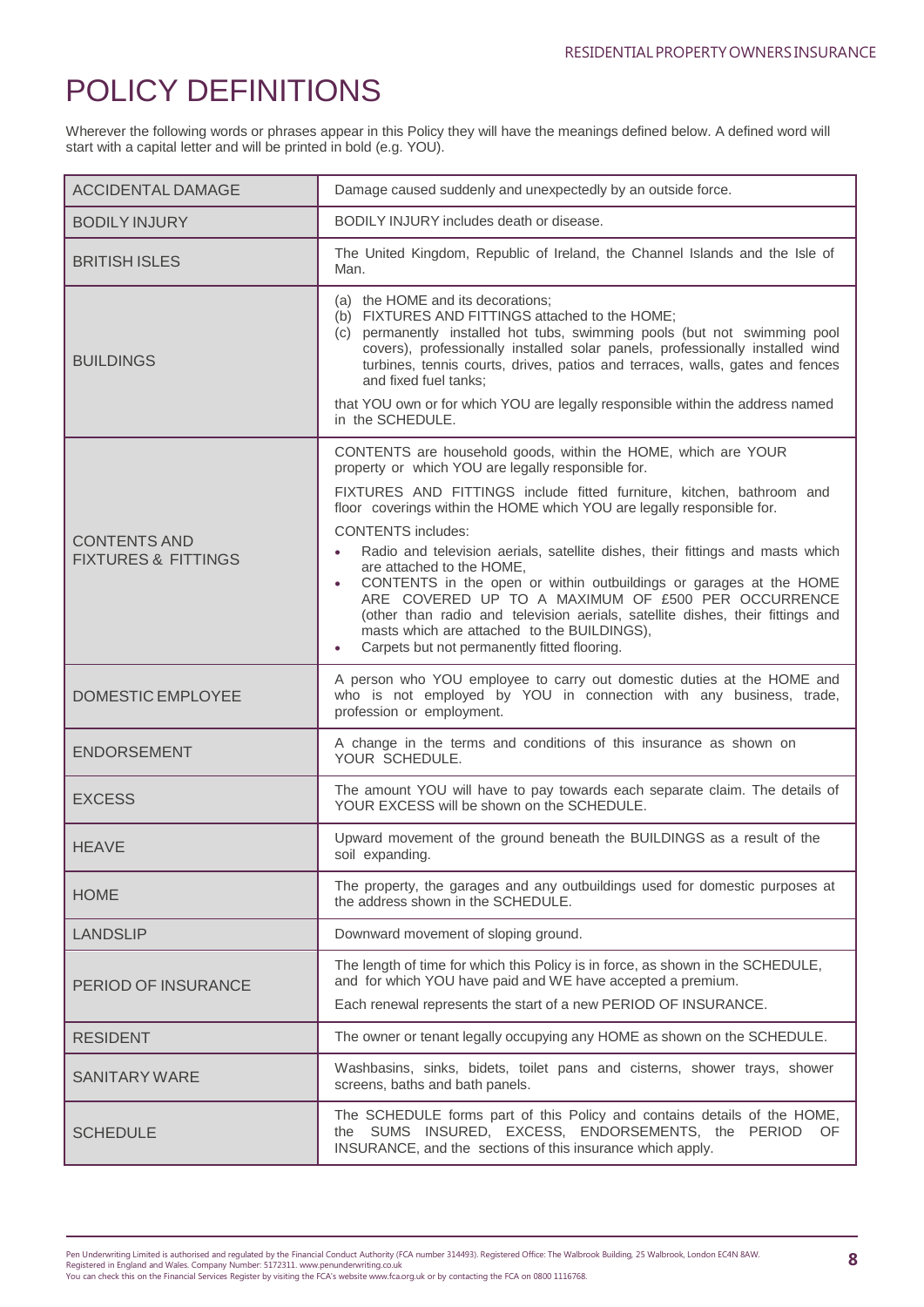## POLICY DEFINITIONS

| <b>SETTLEMENT</b>                       | Downward movement of the land beneath the BUILDINGS as a result<br>of compaction due to the weight of the BUILDINGS.                                                                                                                                                                                         |
|-----------------------------------------|--------------------------------------------------------------------------------------------------------------------------------------------------------------------------------------------------------------------------------------------------------------------------------------------------------------|
| <b>STORM</b>                            | Strong winds of over 47mph which will sometimes be accompanied by rain, snow<br>or hail.<br>Heavy or persistent rain on its own is not a STORM unless it is a torrential<br>downpour with over an inch of rain in a one hour period (or a proportionate<br>amount in a shorter time of the same proportion). |
| <b>SUBSIDENCE</b>                       | Downward movement of the land beneath the BUILDINGS that is not a result of<br>SETTLEMENT.                                                                                                                                                                                                                   |
| <b>SUM INSURED</b>                      | The amount shown on the SCHEDULE as the most WE will pay for claims<br>resulting from one incident unless otherwise stated in this Policy Wording or on<br>the SCHEDULE.                                                                                                                                     |
| <b>UNOCCUPIED</b>                       | Not lived in or occupied overnight by the RESIDENT for 30 consecutive days.                                                                                                                                                                                                                                  |
| WE/US/OUR/INSURER(S)                    | The INSURER(S) whose identity is stated in the SCHEDULE.                                                                                                                                                                                                                                                     |
| YOU / YOUR / THE<br><b>POLICYHOLDER</b> | The person or persons named in the SCHEDULE                                                                                                                                                                                                                                                                  |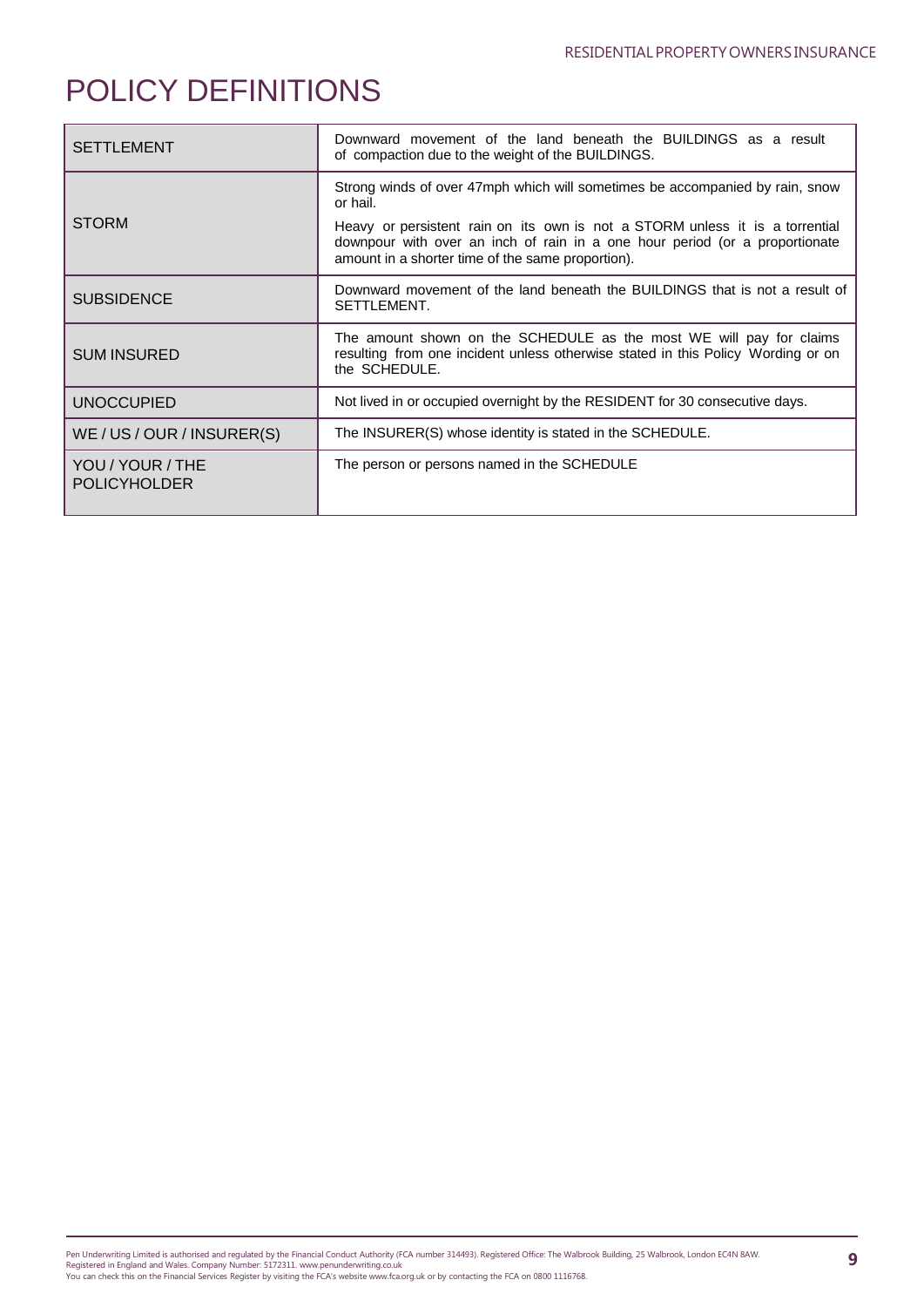(This Section only applies if stated as INSURED in the SCHEDULE.)

## A COVER

| <b>WHAT IS COVERED</b>                                                                                                                                                                                                           | <b>WHAT IS NOT COVERED</b>                                                                                                                                                                 |
|----------------------------------------------------------------------------------------------------------------------------------------------------------------------------------------------------------------------------------|--------------------------------------------------------------------------------------------------------------------------------------------------------------------------------------------|
| WE will pay for loss or damage to the BUILDINGS caused<br>by any of the following:                                                                                                                                               | WE will NOT pay for loss or damage:                                                                                                                                                        |
| fire, smoke damage, lightning, explosion or<br>1.<br>earthquake                                                                                                                                                                  | to anything that happens gradually<br>a)                                                                                                                                                   |
| aircraft and other flying devices or items dropped from<br>2.<br>them                                                                                                                                                            |                                                                                                                                                                                            |
| STORM, flood or weight of snow<br>3.                                                                                                                                                                                             | to domestic fixed fuel-oil tanks in the open, swimming<br>a)<br>pools, hot tubs, tennis courts, drives, patios and<br>terraces, hedges, gates and fences, septic tanks, solar<br>panels.   |
| escape or water from, or frost damage to, fixed water<br>4.<br>tanks, apparatus or pipes                                                                                                                                         | to swimming pools, hot tubs<br>a)<br>while the HOME is UNOCCUPIED;<br>b)<br>caused by the failure or lack of grout and/or sealant.<br>c)<br>resulting from the failure of fish tanks<br>d) |
| escape of oil from a fixed domestic oil-fired heating<br>5.<br>installation or smoke damage caused by a fault in any<br>fixed domestic heating installation and the associated<br>cost of decontaminating polluted land or water | due to wear and tear or anything that happens<br>a)<br>gradually;<br>to domestic fixed fuel-oil tanks;<br>b)<br>caused by faulty workmanship;<br>C)<br>while the HOME is UNOCCUPIED<br>d)  |
| theft or attempted theft<br>6.                                                                                                                                                                                                   | while the HOME is UNOCCUPIED;<br>a)<br>caused by YOU, or any RESIDENT occupying the HOME<br>b)                                                                                             |
| collision by any vehicle or animal<br>7.                                                                                                                                                                                         |                                                                                                                                                                                            |
| riot, civil unrest, strikes and labour or political<br>(i)<br>8.<br>disturbances                                                                                                                                                 | i)<br>while the HOME is UNOCCUPIED.<br>a)<br>if the claim is not reported within 7 days of the incident<br>b)<br>date                                                                      |
| malicious acts<br>(ii)                                                                                                                                                                                                           | (ii)<br>while the HOME is UNOCCUPIED;<br>a.<br>and malicious acts caused by YOU or any RESIDENT<br>b.<br>occupying the HOME                                                                |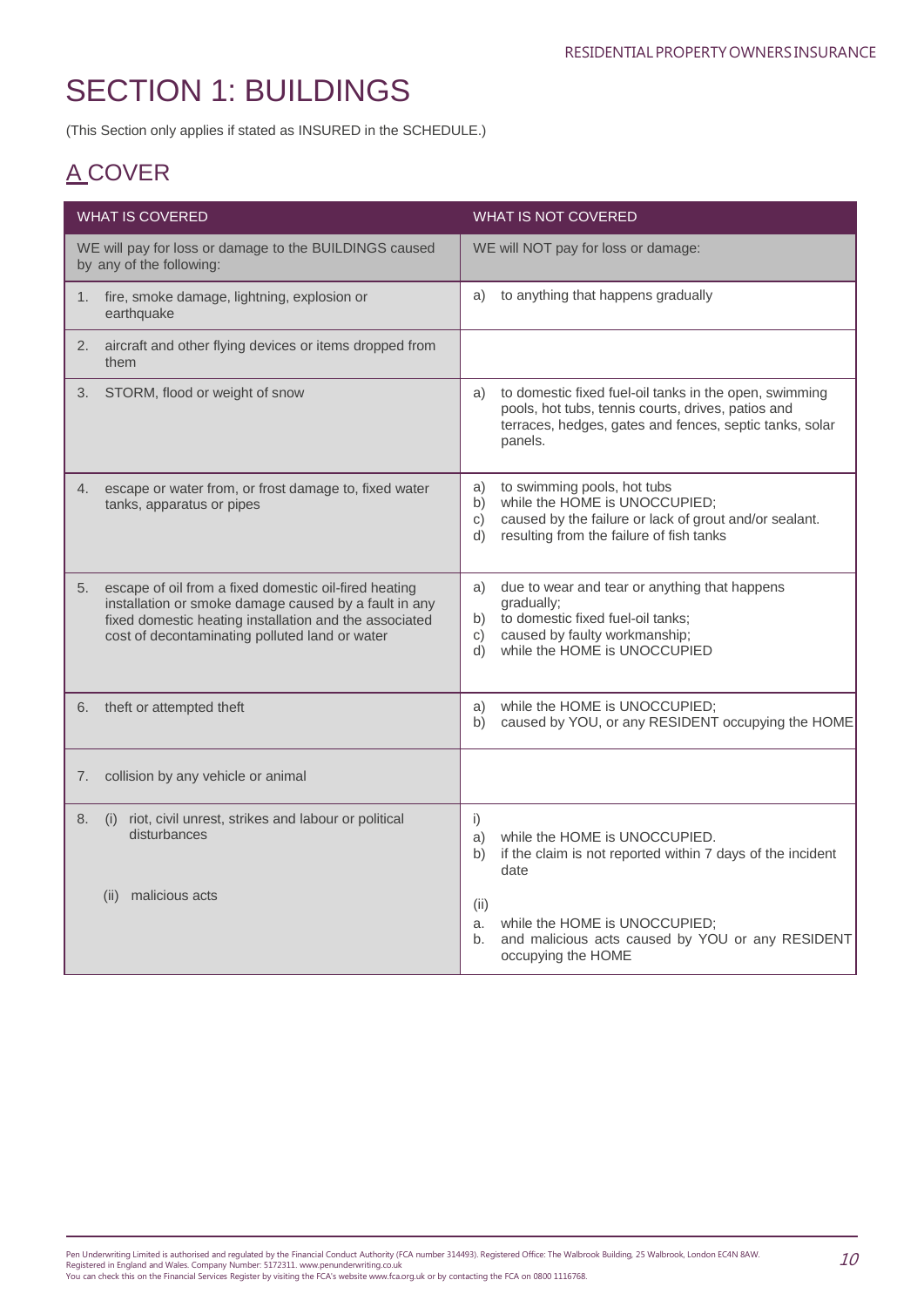| <b>WHAT IS COVERED</b>                                                                                                                        | <b>WHAT IS NOT COVERED</b>                                                                                                                                                                                                                                                                                                                                                                                                                                                                                                                                                                                                                                                                                                                                                                                                                                                                                                                                                                                                                                                                                                                                                                                                                                                                  |
|-----------------------------------------------------------------------------------------------------------------------------------------------|---------------------------------------------------------------------------------------------------------------------------------------------------------------------------------------------------------------------------------------------------------------------------------------------------------------------------------------------------------------------------------------------------------------------------------------------------------------------------------------------------------------------------------------------------------------------------------------------------------------------------------------------------------------------------------------------------------------------------------------------------------------------------------------------------------------------------------------------------------------------------------------------------------------------------------------------------------------------------------------------------------------------------------------------------------------------------------------------------------------------------------------------------------------------------------------------------------------------------------------------------------------------------------------------|
| WE will pay for loss or damage to the BUILDINGS caused<br>by any of the following:                                                            | WE will NOT pay for loss or damage:                                                                                                                                                                                                                                                                                                                                                                                                                                                                                                                                                                                                                                                                                                                                                                                                                                                                                                                                                                                                                                                                                                                                                                                                                                                         |
| SUBSIDENCE, HEAVE or SETTLEMENT of the<br>9.<br>land that the BUILDINGS stand on, or LANDSLIP;                                                | to domestic fixed fuel oil tanks, swimming pools, hot<br>a)<br>tubs, tennis courts, drives, patios and terraces, walls,<br>gates and fences;<br>(However, WE will pay if WE accept a claim for<br>SUBSIDENCE, HEAVE or LANDSLIP damage to<br>the HOME.)<br>b) to solid floors;<br>(However, WE will pay if the load bearing walls of the<br>HOME are damaged at the same time by the<br>same event.)<br>arising from faulty design, specification, workmanship<br>C)<br>or materials;<br>which compensation has been provided for or would<br>d)<br>have been but for the existence of this insurance<br>under any contract or guarantee or by law;<br>caused by coastal erosion or riverbed erosion;<br>e)<br>whilst the BUILDINGS are undergoing any structural<br>f)<br>repairs, alterations or extensions;<br>as a result of the action of chemicals on, or the<br>g)<br>reaction of chemicals with any materials which form<br>part of the BUILDINGS;<br>if YOU knew when this Policy started that any part<br>h)<br>of the BUILDINGS had already been damaged by<br>SUBSIDENCE, HEAVE or LANDSLIP;<br>(However, WE will pay if YOU told US about this and<br>WE accepted it.)<br>caused by normal SETTLEMENT or shrinkage, or by<br>i)<br>recently placed infill materials moving up. |
| 10. breakage or collapse of fixed radio and television<br>aerials, fixed satellite dishes and their fittings and<br>masts;                    |                                                                                                                                                                                                                                                                                                                                                                                                                                                                                                                                                                                                                                                                                                                                                                                                                                                                                                                                                                                                                                                                                                                                                                                                                                                                                             |
| 11. falling trees, telegraph poles or lamp-posts;                                                                                             | caused by trees being cut down or cut back within the<br>a)<br>boundary of the HOME;<br>to gates and fences.<br>b)<br>(However, WE will pay if the HOME is damaged at<br>the same time by the same event.)                                                                                                                                                                                                                                                                                                                                                                                                                                                                                                                                                                                                                                                                                                                                                                                                                                                                                                                                                                                                                                                                                  |
| 12. Unauthorised Occupation of the HOME<br>Loss or damage due to the HOME being occupied by a<br>person(s) who are not defined as a RESIDENT. | The maximum WE will pay for loss or damage to the<br>a)<br>HOME will be £10,000                                                                                                                                                                                                                                                                                                                                                                                                                                                                                                                                                                                                                                                                                                                                                                                                                                                                                                                                                                                                                                                                                                                                                                                                             |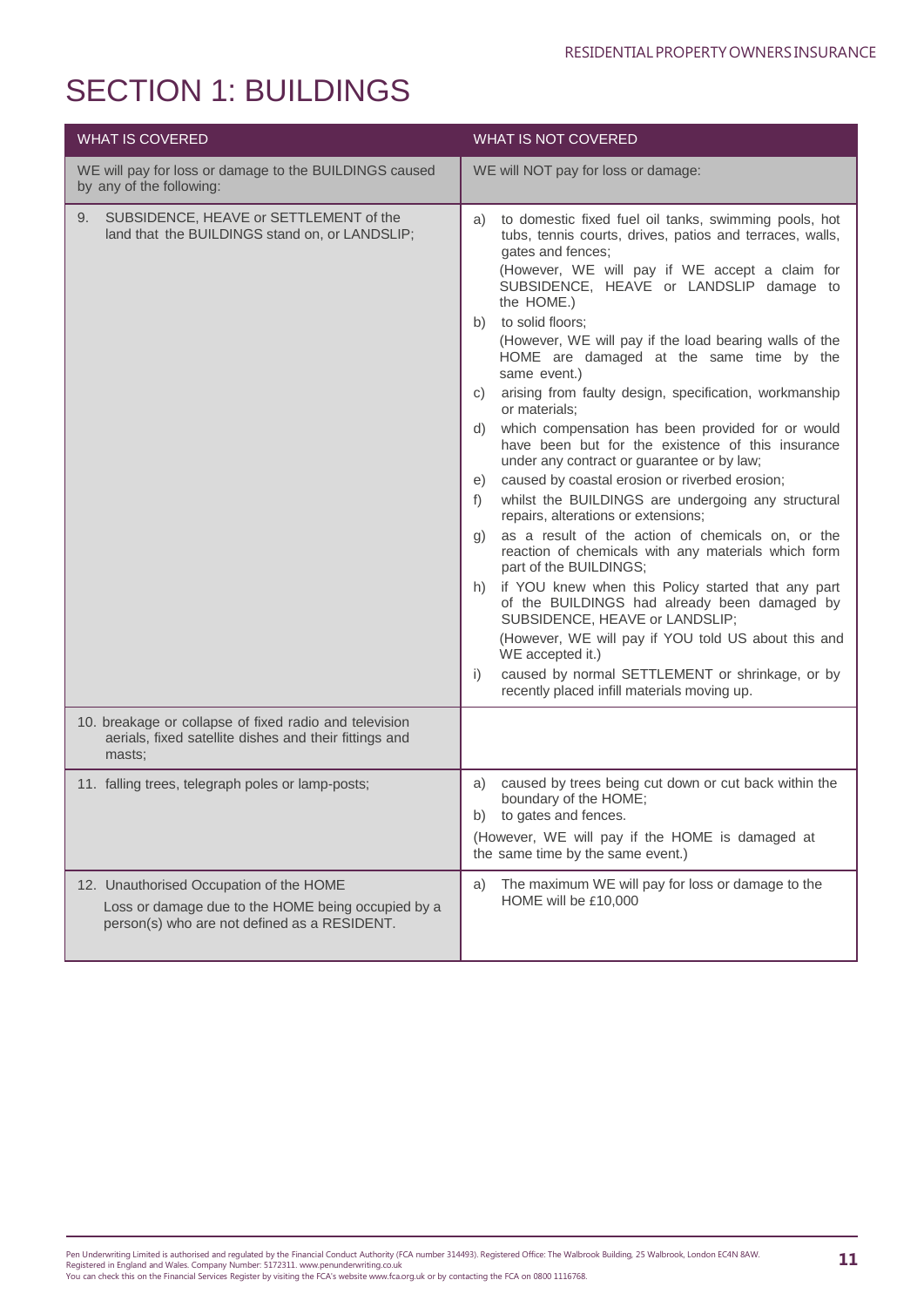| <b>WHAT IS COVERED</b>                                                                                                                                                                                                                                                                      | <b>WHAT IS NOT COVERED</b>                                                                                                                                                                                                                                                                                                                                                                                                                                                                                                                                                                                                                                                                                                                                                                                                                                                                         |
|---------------------------------------------------------------------------------------------------------------------------------------------------------------------------------------------------------------------------------------------------------------------------------------------|----------------------------------------------------------------------------------------------------------------------------------------------------------------------------------------------------------------------------------------------------------------------------------------------------------------------------------------------------------------------------------------------------------------------------------------------------------------------------------------------------------------------------------------------------------------------------------------------------------------------------------------------------------------------------------------------------------------------------------------------------------------------------------------------------------------------------------------------------------------------------------------------------|
| WE will pay for loss or damage to the BUILDINGS caused<br>by any of the following:                                                                                                                                                                                                          | WE will NOT pay for loss or damage:                                                                                                                                                                                                                                                                                                                                                                                                                                                                                                                                                                                                                                                                                                                                                                                                                                                                |
| 13. Cultivation of drugs<br>WE will pay YOU in respect of loss or damage arising<br>from YOUR tenants use of the HOME for the<br>manufacture, cultivation, harvest or processing by any<br>other method of drugs classed as a controlled<br>substance under the Misuse of Drugs Act (1971). | if YOU or YOUR managing agent have not carried out<br>a)<br>or can't provide evidence of tenant referencing<br>if YOU or YOUR managing agent have not received<br>b)<br>credit references for YOUR Tenant showing a<br>satisfactory score from a licenced Credit Referencing<br>Agency<br>if YOU or YOUR managing agent have not obtained<br>C)<br>and recorded details of YOUR Tenant's bank account<br>and received at least one month's rent from that<br>account<br>if YOU have not carried out internal and external<br>d)<br>inspections of the Home as per point 3 - Section 3 -<br><b>Policy Conditions</b><br>If YOU can't provide a copy of YOUR inspection record<br>e)<br>The maximum WE will pay for loss or damage to the<br>f<br>HOME will be £10,000<br>The maximum WE will pay for increased use of<br>g)<br>metered utilities will be £500<br>while the HOME is UNOCCUPIED<br>h) |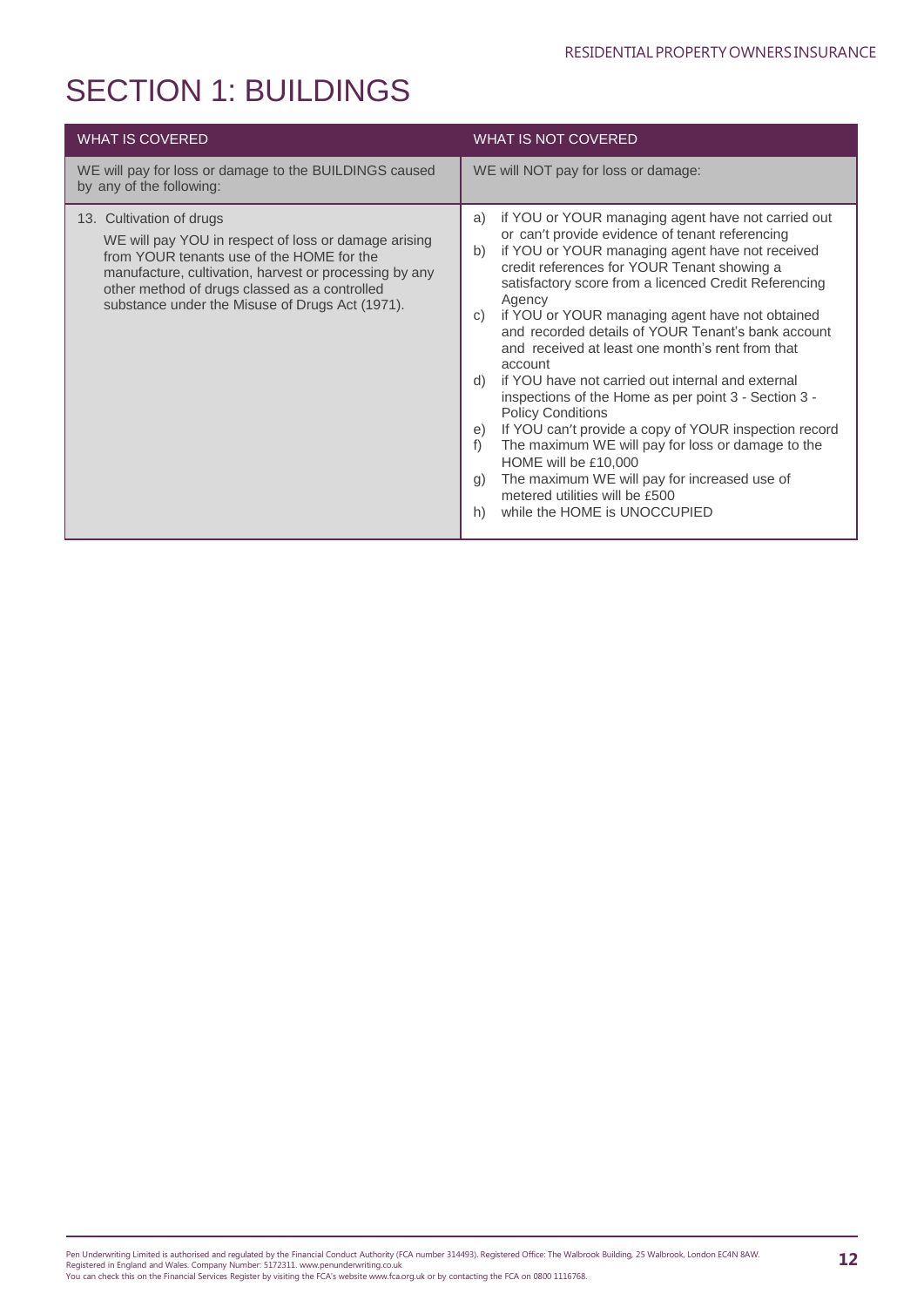## **B\_ADDITIONAL BENEFITS**

| <b>WHAT IS COVERED</b>                                                                                                                                                                                                                                                                                                                             | <b>WHAT IS NOT COVERED</b>                                                                                                                                                                                                                                                                                                                                                                                                                                                                                                                                                                                                                                                                                                                                   |
|----------------------------------------------------------------------------------------------------------------------------------------------------------------------------------------------------------------------------------------------------------------------------------------------------------------------------------------------------|--------------------------------------------------------------------------------------------------------------------------------------------------------------------------------------------------------------------------------------------------------------------------------------------------------------------------------------------------------------------------------------------------------------------------------------------------------------------------------------------------------------------------------------------------------------------------------------------------------------------------------------------------------------------------------------------------------------------------------------------------------------|
|                                                                                                                                                                                                                                                                                                                                                    | WE will NOT pay for:                                                                                                                                                                                                                                                                                                                                                                                                                                                                                                                                                                                                                                                                                                                                         |
| UNDERGROUND SERVICES<br>1.<br>WE will pay for the cost of repairing accidental breakage<br>to:<br>domestic oil pipes;<br>(a)<br>(b) underground water-supply pipes;<br>underground sewers, drains and septic tanks;<br>(c)<br>(d) underground gas pipes;<br>(e) underground cables;<br>which YOU are legally responsible for.                      | Loss or damage:<br>a) due to wear and tear or anything that happens<br>gradually;<br>due to a fault or limit of design. Manufacture,<br>b)<br>construction or installation:                                                                                                                                                                                                                                                                                                                                                                                                                                                                                                                                                                                  |
| <b>GLASS AND SANITARY WARE</b><br>2.<br>WE will pay for the cost of accidental breakage to:<br>(a) fixed glass and double glazing (including the cost of<br>replacing frames);<br>(b) solar panels;<br>(c) SANITARY WARE;<br>(d) ceramic hobs;<br>forming part of the BUILDINGS.                                                                   | a)<br>loss or damage:<br>specifically excluded under this Section;<br>i.<br>movement, settling, shrinking, collapsing or<br>ii.<br>cracking of the BUILDINGS;<br>iii. while the HOME is undergoing alteration, repair,<br>cleaning, maintenance or extension;<br>iv. caused by wear and tear, frost or anything that<br>happens gradually;<br>v. arising from<br>faulty<br>design,<br>specification,<br>workmanship or materials;<br>vi. from mechanical or electrical faults or breakdown;<br>vii. caused by dryness, dampness, extremes of<br>temperature or exposure to light;<br>viii. caused by, contributed to or arising from any kind<br>of pollution and/or contamination;<br>ix. while the BUILDINGS are UNOCCUPIED.<br>general maintenance.<br>b) |
| 3. LOSS OF METERED WATER<br>WE will pay for increased metered water charges YOU<br>have to pay following an accidental escape of water<br>discharged from a metered water system providing service<br>to the HOME.<br>The maximum that WE will pay is £25,000 in any one<br>occurrence.                                                            | while the HOME is UNOCCUPIED.<br>a)                                                                                                                                                                                                                                                                                                                                                                                                                                                                                                                                                                                                                                                                                                                          |
| UNAUTHORISED USE OF ELECTRICITY GAS OR<br>4.<br><b>WATER</b><br>The costs of metered electricity, gas or water for which<br>YOU are legally responsible arising from its unauthorised<br>use by persons taking possession or occupying the HOME<br>without YOUR consent                                                                            | more than £10,000 any one claim<br>a)<br>where YOU have not inspected the property to stop<br>b)<br>the unauthorised use once YOU had be made aware<br>of the unauthorised use.<br>While the HOME is UNOCCUPIED.<br>C)                                                                                                                                                                                                                                                                                                                                                                                                                                                                                                                                       |
| <b>TRACE AND</b><br>5.<br>ACCESS WE will pay<br>for:<br>(a) Costs and expenses incurred in tracing the source of<br>damage caused by the escape of water from any tank,<br>apparatus, pipe or fixed heating systems in the HOME;<br>(b) any repairs directly arising from (a).<br>The maximum that WE will pay if £25,000 in any one<br>occurrence | while the HOME is UNOCCUPIED.<br>a)                                                                                                                                                                                                                                                                                                                                                                                                                                                                                                                                                                                                                                                                                                                          |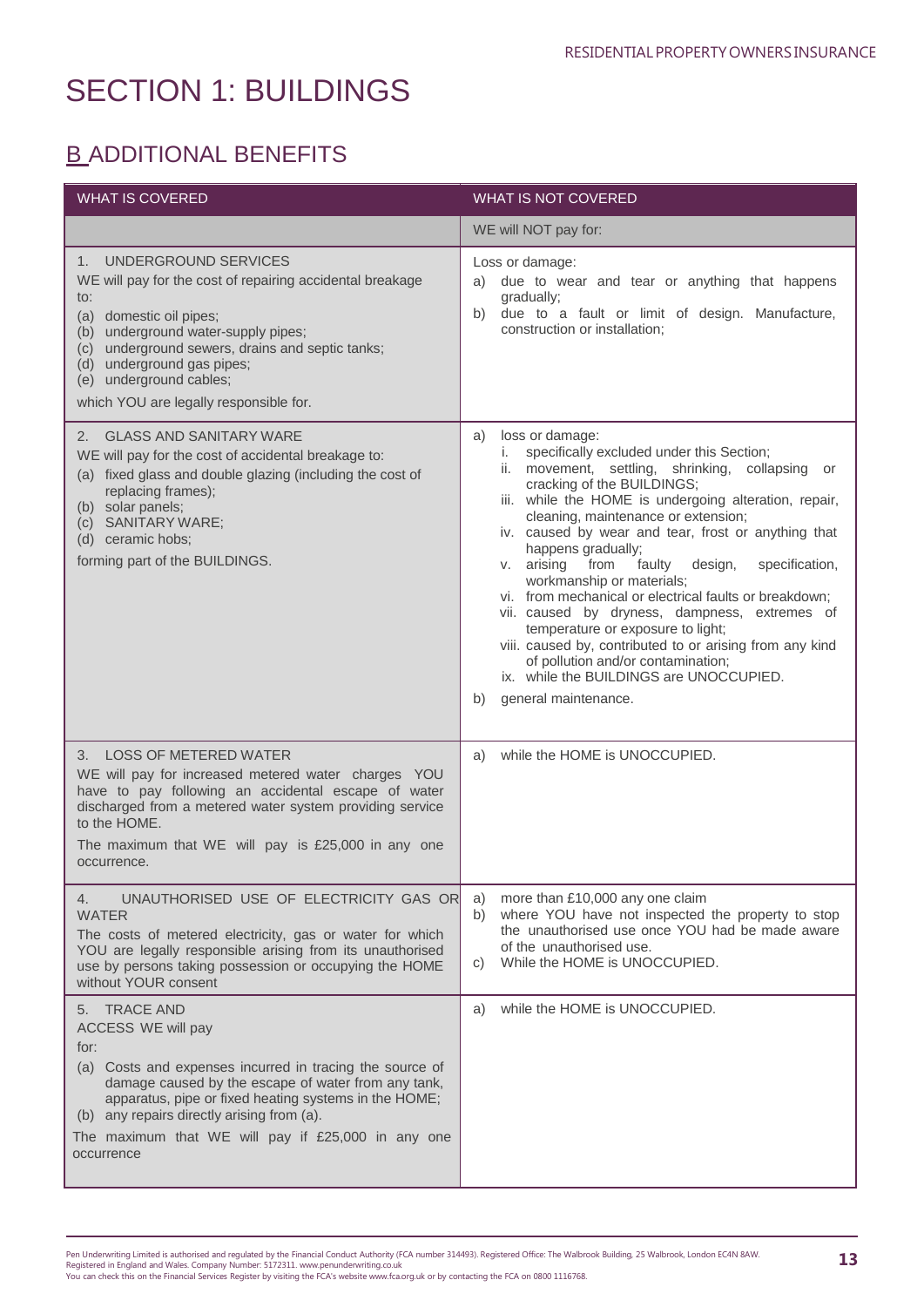| <b>WHAT IS COVERED</b>                                                                                                                                                                                                                                                                                                                                                                                                                                                            | WHAT IS NOT COVERED                                                                                                                                                                                                                                                                                                                                  |
|-----------------------------------------------------------------------------------------------------------------------------------------------------------------------------------------------------------------------------------------------------------------------------------------------------------------------------------------------------------------------------------------------------------------------------------------------------------------------------------|------------------------------------------------------------------------------------------------------------------------------------------------------------------------------------------------------------------------------------------------------------------------------------------------------------------------------------------------------|
|                                                                                                                                                                                                                                                                                                                                                                                                                                                                                   | WE will NOT pay for:                                                                                                                                                                                                                                                                                                                                 |
| 6. LOSS OF RENT AND ALTERNATIVE<br><b>ACCOMMODATION</b><br>If the HOME is damaged by any cause covered<br>under Section 1 - Buildings and, as a result, cannot be lived<br>in,<br>WE will pay for:<br>(a) loss of rent due to YOU which YOU are unable<br>to recover;<br>(b) any costs of alternative accommodation for the<br><b>RESIDENT and the RESIDENT'S</b>                                                                                                                 | any amount over 25% of the SUM INSURED for the<br>a)<br><b>BUILDINGS</b><br>any loss of rent or alternative accommodation payable<br>b)<br>after the HOME is reinstated and ready for habitation                                                                                                                                                     |
| DAMAGE CAUSED BY EMERGENCY SERVICES<br>7.<br>WE will pay for costs and expenses incurred following loss<br>or damage caused by the emergency services in gaining<br>access to the HOME in the course of their duty to<br>safeguard life or property.                                                                                                                                                                                                                              | The maximum WE will pay for costs incurred in<br>a)<br>reinstating or repairing landscaped gardens and<br>grounds is £25,000 for any one occurrence.                                                                                                                                                                                                 |
| 8. DAMAGE TO GARDENS<br>WE will pay for trees, shrubs, plants and lawns following<br>loss or damage insured under points 1 - 5 of Section 1 -<br>Buildings.                                                                                                                                                                                                                                                                                                                       | Loss or damage:<br>caused by domestic pets, animals, wildlife, birds,<br>a)<br>insects, vermin, fungus or frost;<br>to trees, shrubs, plants and lawns dying naturally<br>b)<br>while the HOME is UNOCCUPIED.<br>C)<br>The maximum WE will pay is £5,000 in any one PERIOD<br>OF INSURANCE.<br>Single article limit of £500 per tree, shrub or plant |
| 9. REPLACEMENT LOCKS<br>WE will pay for the cost of replacing and fitting the locks or<br>lock mechanism of external doors and windows of the<br>HOME if the keys are lost or stolen anywhere in the world.<br>The maximum $WE$ will pay is $£2,500$ in any one<br>occurrence.                                                                                                                                                                                                    |                                                                                                                                                                                                                                                                                                                                                      |
| 10. PROFESSIONAL FEES AND OTHER<br>EXPENSES WE will pay for:<br>(a) architects', surveyors' and consulting engineers' fees;<br>(b) the cost of removing debris and demolishing or<br>supporting the damaged parts of the BUILDINGS,<br>which WE have agreed to pay;<br>(c) costs YOU have to pay in order to comply with<br>any Government or local authority requirements;<br>incurred in reinstating or repairing the BUILDINGS<br>following damage insured under this Section. | expenses incurred for preparing a claim or an estimate<br>a)<br>of loss or damage;<br>if Government or local<br>any costs<br>authority<br>b)<br>requirements have been served on YOU before<br>the loss or damage.                                                                                                                                   |
| 11. SELLING YOUR HOME<br>If YOU enter into a contract to sell the Home insured by<br>this Policy, and they are destroyed or damaged by perils<br>1-13 of section 1 - Buildings prior to the sale being<br>completed, the buyers will be entitled to any benefit<br>from this insurance for the damage once the sale has<br>been completed.<br>This will not apply if any other insurance has been<br>arranged by or on behalf of the buyer.                                       |                                                                                                                                                                                                                                                                                                                                                      |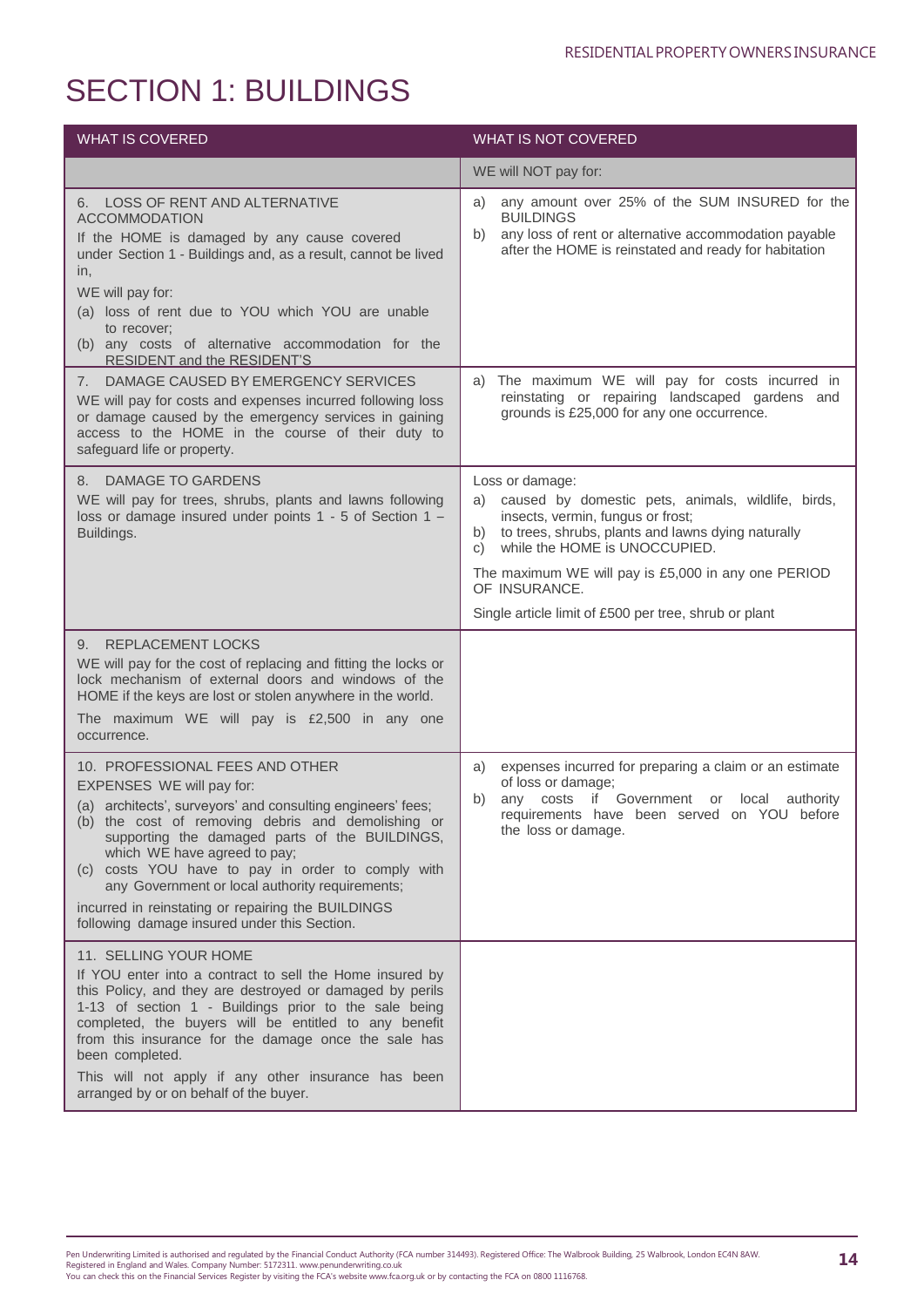| <b>WHAT IS COVERED</b>                                                                                                                                                                                                                                                                                                                                                                                                                                                                                                                                                                                                                                                                                                                                                                                                                                                                                                    | <b>WHAT IS NOT COVERED</b>                                                                                                                                                                                                                                                                                                                                                                                                                                                                                                                                                                                                          |
|---------------------------------------------------------------------------------------------------------------------------------------------------------------------------------------------------------------------------------------------------------------------------------------------------------------------------------------------------------------------------------------------------------------------------------------------------------------------------------------------------------------------------------------------------------------------------------------------------------------------------------------------------------------------------------------------------------------------------------------------------------------------------------------------------------------------------------------------------------------------------------------------------------------------------|-------------------------------------------------------------------------------------------------------------------------------------------------------------------------------------------------------------------------------------------------------------------------------------------------------------------------------------------------------------------------------------------------------------------------------------------------------------------------------------------------------------------------------------------------------------------------------------------------------------------------------------|
|                                                                                                                                                                                                                                                                                                                                                                                                                                                                                                                                                                                                                                                                                                                                                                                                                                                                                                                           | WE will NOT pay for:                                                                                                                                                                                                                                                                                                                                                                                                                                                                                                                                                                                                                |
| 12. PROPERTY OWNER'S LIABILITY<br>WE will pay for all amounts YOU become legally liable<br>for as owner of the BUILDINGS as a result of:<br>(a) BODILY INJURY;<br>(b) accidental loss of or damage to property;<br>happening during the PERIOD OF INSURANCE and<br>arising:<br>from YOUR ownership of the BUILDINGS;<br>i.<br>ii. under Section 3 of the Defective Premises Act<br>1972 (or the Defective Premises Northern Ireland<br>Order 1975) for any HOME YOU previously<br>owned and occupied or leased and occupied.<br>If the BUILDINGS Section of this Policy is cancelled<br>or ends, this Defective Premises Act cover will<br>continue for seven years for any HOME insured by<br>this Section before the cover was cancelled or ceased.<br>The maximum WE will pay in respect of any one<br>occurrence is £2,000,000.<br>WE will also pay all YOUR costs and expenses that WE<br>have agreed to in writing. | YOUR legal liability:<br>as occupier of the BUILDINGS;<br>a)<br>for accidental BODILY INJURY to any person YOU<br>b)<br>employ if the BODILY INJURY happens as a result of<br>or in the course of their employment with YOU;<br>for loss or damage to property which belongs to YOU<br>C)<br>or is in YOUR care;<br>in connection with any motorised vehicle;<br>d)<br>under any agreement except to the extent that YOU<br>e)<br>would have been liable without that agreement;<br>in connection with YOUR trade, business or profession;<br>f<br>under (b) above where cover is provided by another<br>g)<br>policy of insurance. |
| 13. DOMESTIC EMPLOYEE LIABILITY<br>WE will pay YOU for amounts YOU become legally liable<br>to pay, including costs and expenses which WE have<br>agreed in writing, for BODILY INJURY by accident<br>happening during the PERIOD OF INSURANCE to YOUR<br>DOMESTIC EMPLOYEE(S) employed in connection with<br>the HOME shown in THE SCHEDULE.                                                                                                                                                                                                                                                                                                                                                                                                                                                                                                                                                                             | <b>BODILY INJURY arising</b><br>from the ownership, operation or possession of any<br>a)<br>mechanically propelled vehicle (except domestic<br>gardening equipment).<br>WE will not pay more than £10,000,000 for any one<br>b)<br>accident or series of accidents arising out of any one<br>event, plus the costs and expenses which WE have<br>agreed in writing.                                                                                                                                                                                                                                                                 |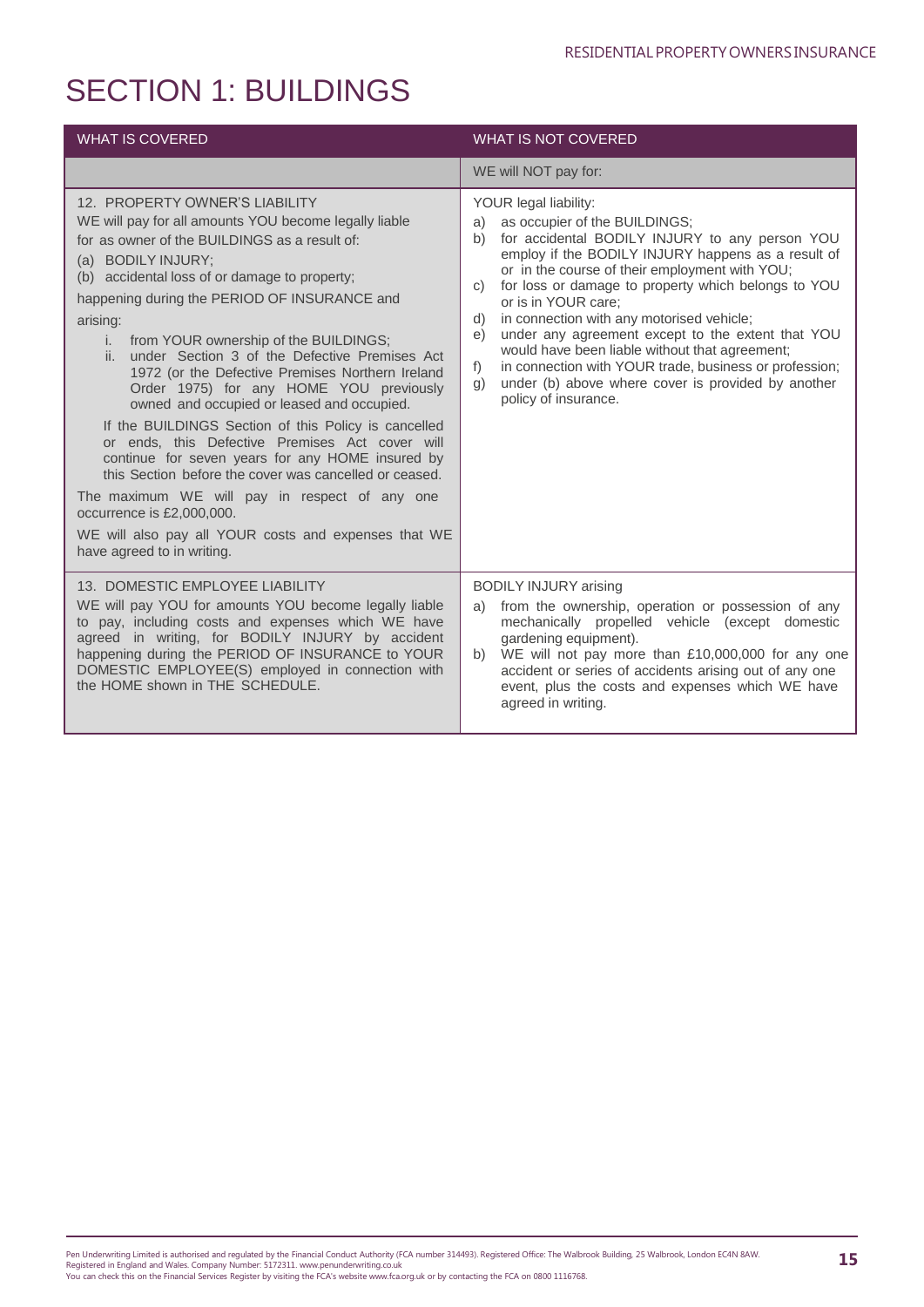## C OPTIONAL EXTENSION

(Please note that the Optional Extension only applies if selected and is shown as selected in the SCHEDULE)

| <b>WHAT IS COVERED</b>                                                                                                      | <b>WHAT IS NOT COVERED</b>                                                                                                                                                                                                                                                                                                                                                                                                                                                                                                                                                                                                                                                                                                                                                                                                                                                                                                                                                                                                                      |
|-----------------------------------------------------------------------------------------------------------------------------|-------------------------------------------------------------------------------------------------------------------------------------------------------------------------------------------------------------------------------------------------------------------------------------------------------------------------------------------------------------------------------------------------------------------------------------------------------------------------------------------------------------------------------------------------------------------------------------------------------------------------------------------------------------------------------------------------------------------------------------------------------------------------------------------------------------------------------------------------------------------------------------------------------------------------------------------------------------------------------------------------------------------------------------------------|
|                                                                                                                             | WE will NOT pay for:                                                                                                                                                                                                                                                                                                                                                                                                                                                                                                                                                                                                                                                                                                                                                                                                                                                                                                                                                                                                                            |
| 1. ACCIDENTAL DAMAGE TO THE BUILDINGS<br>(This cover is optional and only applies if stated as<br>INSURED in the SCHEDULE.) | loss or damage:<br>a)<br>movement, settling, shrinking, collapsing or<br>i.<br>cracking of the BUILDINGS,<br>while the HOME is undergoing alteration, repair,<br>ii.<br>cleaning, maintenance or extension;<br>caused by wear and tear, infestation, corrosion,<br>iii.<br>damp, mould or frost or any other anything that<br>happens gradually;<br>arising from faulty design,<br>specification,<br>iv.<br>workmanship or materials;<br>from mechanical or electrical<br>faults<br>V.<br>or<br>breakdown:<br>caused by dryness, dampness, extremes of<br>vi.<br>temperature or exposure to light;<br>to swimming pools, hot tubs, tennis courts,<br>vii.<br>drives, patios and terraced, walls, gates and<br>fences and fuel tanks;<br>viii. caused by, contributed to or arising from any kind<br>of pollution and/or contamination;<br>while the BUILDINGS are UNOCCUPIED<br>ix.<br>caused by chewing, tearing, scratching or fouling<br>X.<br>by animals<br>xi. caused by unauthorised occupation of the HOME<br>general maintenance.<br>b) |

## **D EXCLUSIONS**

Please note the following Exclusions apply to this entire Section.

WE will NOT pay for:

- (a) anything contained within the General Exclusions Section;
- (b) the EXCESS specified in the SCHEDULE;
- (c) wet or dry rot.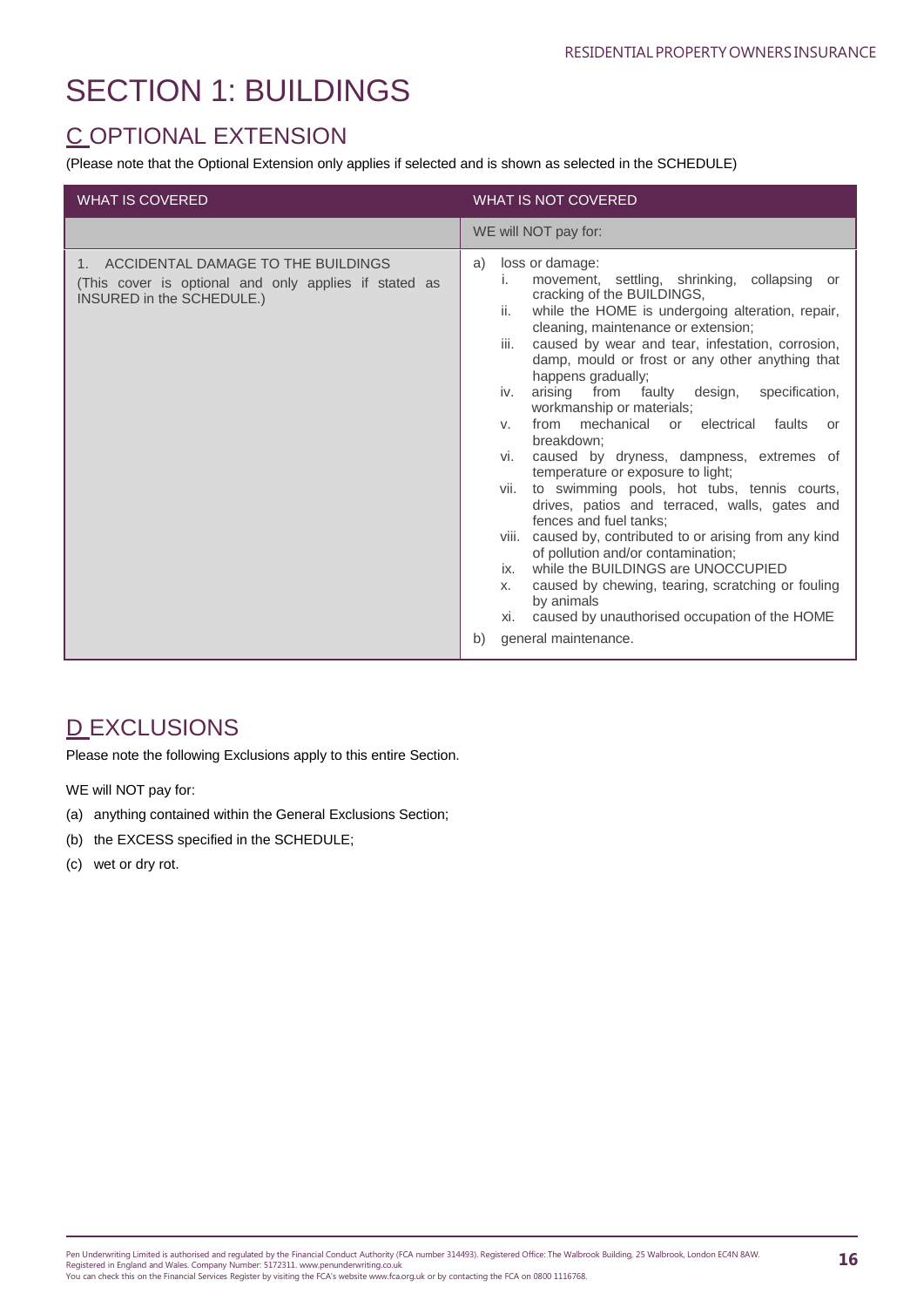## E CLAIMS SETTLEMENT UNDER SECTION 1

## **1.** LIMIT OF INSURANCE

WE will NOT pay more than the SUM INSURED shown in the SCHEDULE.

### **2.** REPLACEMENT OR REPAIR

WE will pay the cost of repair or replacement up to the SUM INSURED. A deduction for wear, tear or betterment (where the BUILDINGS would be improved by the repair or replacement) if:

- (a) the BUILDINGS have not been maintained in good repair; or
- (b) at the time of any damage the SUM INSURED for BUILDINGS is less than the full rebuilding cost.

## **3.** PAIRS, SETS AND SUITES

WE will not pay the cost of replacing any undamaged parts of the BUILDINGS which form part of a pair, set, suite or part of a common design or function.

## **4.** AUTOMATIC RE-INSTATEMENT OF SUMS INSURED

WE will NOT reduce the SUM INSURED under this Section after WE have paid a claim provided that YOU agree to carry out OUR recommendations to prevent further loss or damage.

### **5.** SUM INSURED

If YOU are under-insured, which means the cost of replacing or repairing the BUILDINGS at the time of the loss or damage is more than YOUR SUM INSURED for the BUILDINGS, then WE will only pay a proportion of the claim. For example, if YOUR SUM INSURED only covers one half of the cost of replacing or repairing the BUILDINGS, WE will only pay one half of the cost of repair or replacement.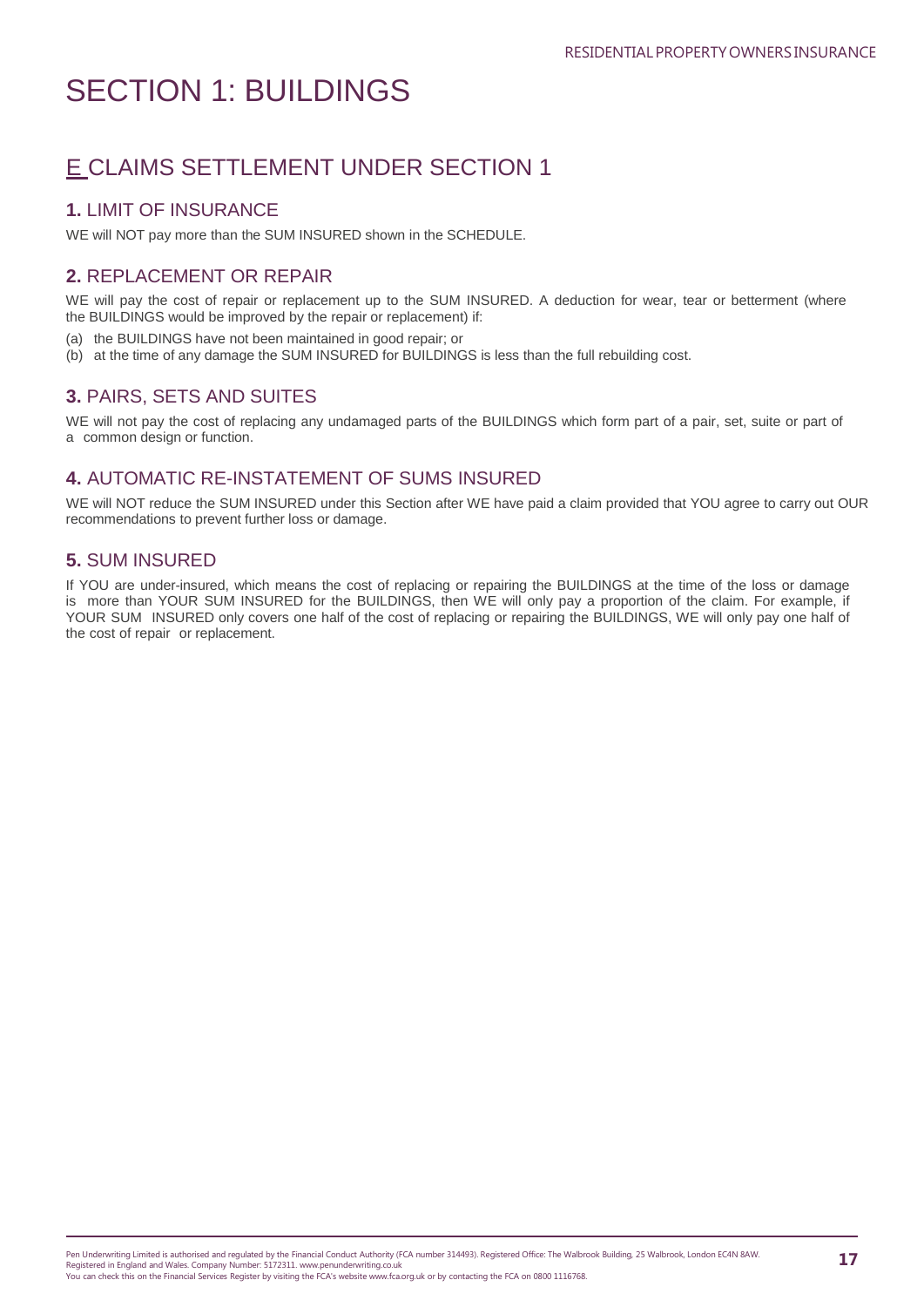(This Section only applies if stated as INSURED in the SCHEDULE.)

## A COVER

| <b>WHAT IS COVERED</b>                                                                                                                                                                                                           | <b>WHAT IS NOT COVERED</b>                                                                                                                                                                                                                                                                                                                                                                                                                                                                                                                                                                                                                     |
|----------------------------------------------------------------------------------------------------------------------------------------------------------------------------------------------------------------------------------|------------------------------------------------------------------------------------------------------------------------------------------------------------------------------------------------------------------------------------------------------------------------------------------------------------------------------------------------------------------------------------------------------------------------------------------------------------------------------------------------------------------------------------------------------------------------------------------------------------------------------------------------|
| WE will pay for loss or damage to the CONTENTS AND<br>FIXTURES & FITTINGS caused by any of the following:                                                                                                                        | WE will NOT pay for loss or damage:                                                                                                                                                                                                                                                                                                                                                                                                                                                                                                                                                                                                            |
| fire, smoke damage, lightning, explosion or<br>1.<br>earthquake                                                                                                                                                                  | to anything that happens gradually<br>a)                                                                                                                                                                                                                                                                                                                                                                                                                                                                                                                                                                                                       |
| aircraft and other flying devices or items dropped from<br>2.<br>them                                                                                                                                                            |                                                                                                                                                                                                                                                                                                                                                                                                                                                                                                                                                                                                                                                |
| STORM, flood or weight of snow<br>3.                                                                                                                                                                                             | a) The maximum WE will pay for CONTENTS in the open<br>is £500                                                                                                                                                                                                                                                                                                                                                                                                                                                                                                                                                                                 |
| escape of water from or frost damage to fixed water<br>4.<br>tanks, apparatus or pipes                                                                                                                                           | while the HOME is UNOCCUPIED<br>a)<br>caused by the failure or lack of grout and/or sealant<br>b)<br>resulting from the failure of fish tanks<br>c)                                                                                                                                                                                                                                                                                                                                                                                                                                                                                            |
| escape of oil from a fixed domestic oil-fired heating<br>5.<br>installation or smoke damage caused by a fault in any<br>fixed domestic heating installation and the associated<br>cost of decontaminating polluted land or water | due to wear and tear or anything that happens<br>a)<br>gradually;<br>caused by faulty workmanship;<br>b)<br>while the HOME is UNOCCUPIED.<br>C)                                                                                                                                                                                                                                                                                                                                                                                                                                                                                                |
| theft or attempted theft<br>6.                                                                                                                                                                                                   | the maximum amount that WE will pay in respect of<br>a)<br>CONTENTS contained in a domestic outbuilding<br>including a garage is £500.<br>while the HOME is UNOCCUPIED<br>b)                                                                                                                                                                                                                                                                                                                                                                                                                                                                   |
| collision by any vehicle or animal<br>7.                                                                                                                                                                                         |                                                                                                                                                                                                                                                                                                                                                                                                                                                                                                                                                                                                                                                |
| riot, civil unrest, strikes and labour or political<br>8.<br>(i)<br>disturbances                                                                                                                                                 | (i)<br>while the HOME is UNOCCUPIED;<br>a)<br>if claims are not notified within 7 days of the incident<br>b)<br>date.                                                                                                                                                                                                                                                                                                                                                                                                                                                                                                                          |
| (ii) malicious acts                                                                                                                                                                                                              | (ii)<br>while the HOME is UNOCCUPIED;<br>a.<br>caused by any RESIDENT<br>b.                                                                                                                                                                                                                                                                                                                                                                                                                                                                                                                                                                    |
| SUBSIDENCE, HEAVE or SETTLEMENT of the<br>9.<br>land that the BUILDINGS stand on, or LANDSLIP;                                                                                                                                   | a) to solid floors;<br>(However, WE will pay if the load bearing walls of the<br>HOME are damaged at the same time by the same event.)<br>arising from faulty design, specification, workmanship<br>b)<br>or materials;<br>which but for the existence of this insurance would be<br>C)<br>covered under any contract or guarantee or by law;<br>whilst the BUILDINGS are undergoing any<br>d)<br>structural repairs, alterations or extensions;<br>by coastal erosion or riverbed erosion<br>e)<br>as a result of the action of chemicals on or reaction of<br>f)<br>chemicals with any materials which form part of the<br><b>BUILDINGS.</b> |
| 10. falling trees, telegraph poles or lamp-posts;                                                                                                                                                                                | caused by trees being cut down or cut back within the<br>a)<br>boundary of the HOME.                                                                                                                                                                                                                                                                                                                                                                                                                                                                                                                                                           |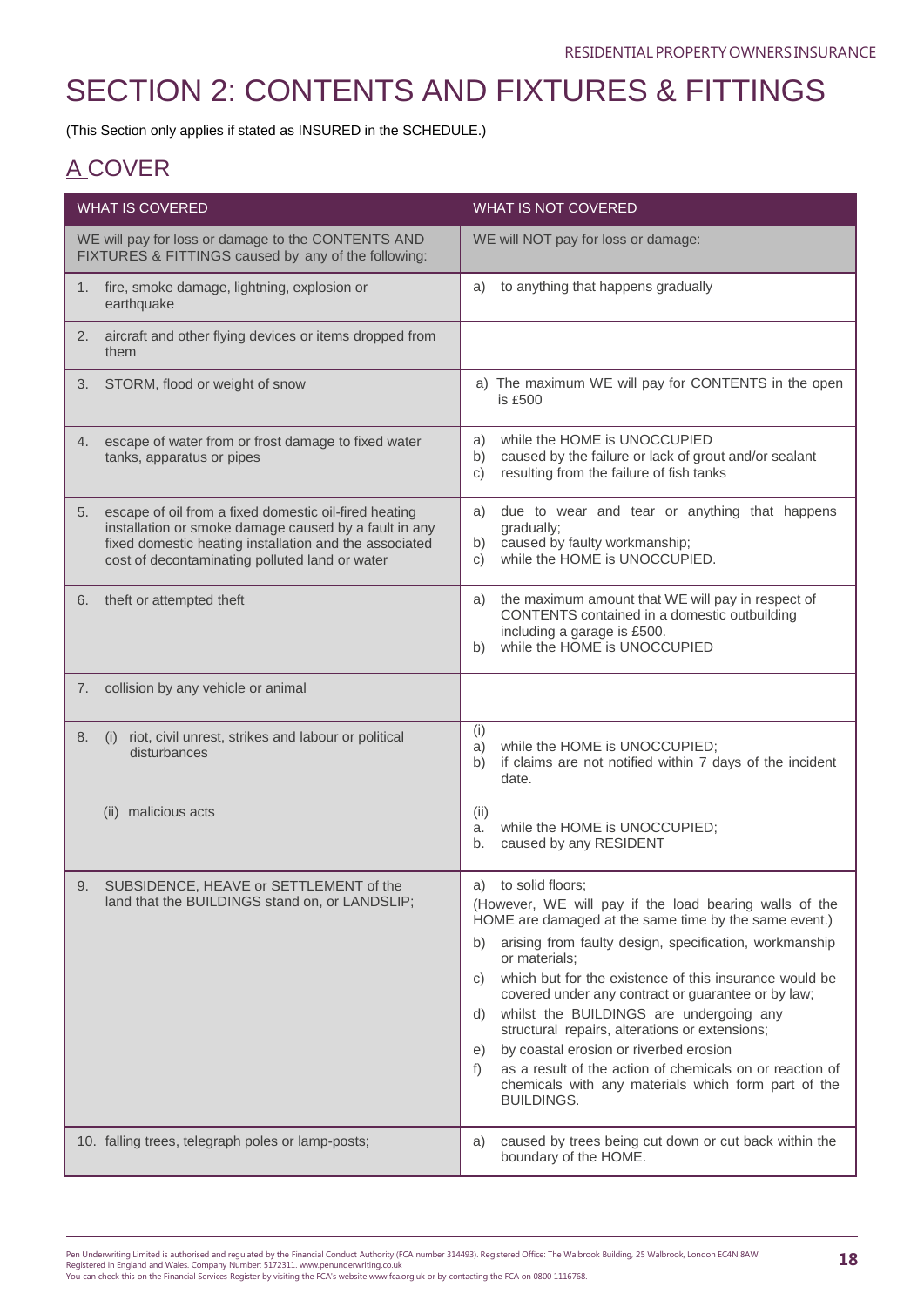## **B\_ADDITIONAL BENEFITS**

| <b>WHAT IS COVERED</b>                                                                                                                                                                                                                                                                                                                                                                                                                                                                                                                                                 | <b>WHAT IS NOT COVERED</b>                                                                                                                                                                                                                                                                                                                                                                                                                                                                                                                                                                                                                                                                                                                                                                                                                                                                                                                                                                                                                                                                 |
|------------------------------------------------------------------------------------------------------------------------------------------------------------------------------------------------------------------------------------------------------------------------------------------------------------------------------------------------------------------------------------------------------------------------------------------------------------------------------------------------------------------------------------------------------------------------|--------------------------------------------------------------------------------------------------------------------------------------------------------------------------------------------------------------------------------------------------------------------------------------------------------------------------------------------------------------------------------------------------------------------------------------------------------------------------------------------------------------------------------------------------------------------------------------------------------------------------------------------------------------------------------------------------------------------------------------------------------------------------------------------------------------------------------------------------------------------------------------------------------------------------------------------------------------------------------------------------------------------------------------------------------------------------------------------|
|                                                                                                                                                                                                                                                                                                                                                                                                                                                                                                                                                                        | WE will NOT pay for:                                                                                                                                                                                                                                                                                                                                                                                                                                                                                                                                                                                                                                                                                                                                                                                                                                                                                                                                                                                                                                                                       |
| 1. ALTERNATIVE ACCOMMODATION & LOSS OF RENT<br>The maximum amount that WE will pay in respect of any<br>one occurrence is 25% of the CONTENTS AND<br>FIXTURES & FITTINGS SUM INSURED.<br>If the HOME is damaged by any cause covered under<br>Section 2 - Contents and Fixtures & Fittings and, as a<br>result, cannot be live in, WE will pay for:<br>(a) loss of rent due to YOU which YOU are unable<br>to recover;<br>(b) any costs of alternative accommodation for the<br><b>RESIDENT and the RESIDENT'S</b><br>pets; until the HOME is ready to be<br>lived in. | any amount over 25% of the SUM INSURED for the<br>a)<br>CONTENTS AND FIXTURES & FITTINGS.                                                                                                                                                                                                                                                                                                                                                                                                                                                                                                                                                                                                                                                                                                                                                                                                                                                                                                                                                                                                  |
| 2. AUDIO EQUIPMENT AND MIRRORS<br>WE will pay for the cost of accidental breakage to:<br>(a) audio visual equipment;<br>(b) mirrors and fixed glass<br>situated within the HOME belonging to YOU.                                                                                                                                                                                                                                                                                                                                                                      | while the HOME is UNOCCUPIED.<br>a)<br>damage to computers or computer equipment<br>b)<br>designed to be portable;<br>damage to video cameras, tablets, mobile phones,<br>C)<br>pagers, computer software, memory sticks,<br>disk<br>drives, games, recording tapes, discs or records;<br>loss or damage;<br>d)<br>caused by dyeing, cleaning, repair, renovation or<br>i.<br>whilst being worked upon;<br>caused by chewing, tearing, scratching or fouling<br>ii.<br>by animals;<br>caused by wear and tear, moth, vermin,<br>iii.<br>infestation, corrosion, damp, wet or dry rot,<br>mould or frost or anything that happens<br>gradually;<br>arising out of faulty design, specification,<br>İV.<br>workmanship or materials;<br>from<br>mechanical or electrical faults<br>or<br>V.<br>breakdown;<br>arising from demolition, structural alteration or<br>VI.<br>structural repair of the BUILDINGS;<br>caused by dryness, dampness, extremes of<br>vii.<br>temperature or exposure to light;<br>viii. contributed to or arising from any kind of pollution<br>and/or contamination. |
| <b>LOCKS AND KEYS</b><br>3.<br>WE will pay for the costs of changing locks to:<br>(a) external doors of the HOME;<br>(b) alarm systems or domestic safes in the<br>HOME; following accidental loss or theft of keys.<br>The maximum amount WE will pay in respect of any one<br>occurrence is £2,500.                                                                                                                                                                                                                                                                  |                                                                                                                                                                                                                                                                                                                                                                                                                                                                                                                                                                                                                                                                                                                                                                                                                                                                                                                                                                                                                                                                                            |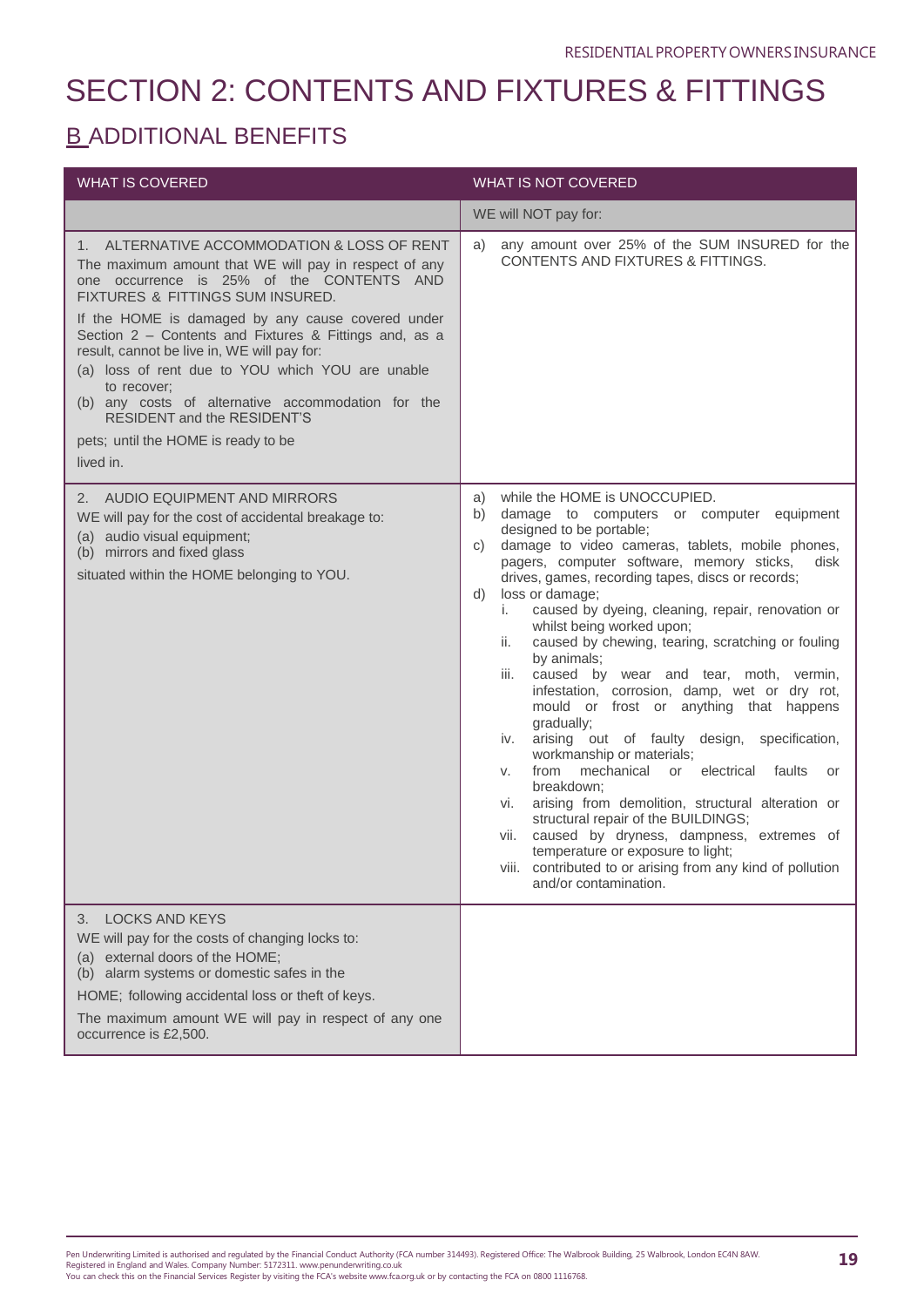| <b>WHAT IS COVERED</b>                                                                                                                                                                                                                                                                                                                                                              | <b>WHAT IS NOT COVERED</b>                                                                          |
|-------------------------------------------------------------------------------------------------------------------------------------------------------------------------------------------------------------------------------------------------------------------------------------------------------------------------------------------------------------------------------------|-----------------------------------------------------------------------------------------------------|
|                                                                                                                                                                                                                                                                                                                                                                                     | WE will NOT pay for:                                                                                |
| 4. LOSS OF METERED WATER AND LOSS OF OIL<br>WE will pay for increased metered water charges YOU<br>have to pay following an accidental escape of water<br>discharged from a metered water system providing service<br>to the HOME.<br>and<br>WE will pay for loss of oil following a claim for escape of oil.<br>The maximum amount WE will pay is £25,000 in any one<br>occurrence | loss or damage for metered water charges or oil, when<br>a)<br>the HOME is UNOCCUPIED or UNFINISHED |
| 5. COMMON PARTS<br>Loss or damage to YOUR CONTENTS in Common<br>Parts of the HOME to which all RESIDENT'S have<br>access following loss or damage which is covered under<br>the events insured under numbers 1 to 11 in Section $2 -$<br>CONTENTS AND FIXTURES & FITTINGS - Standard<br>Cover.<br>The maximum amount WE will pay is £2,500 in any one<br>PERIOD OF INSURANCE.       |                                                                                                     |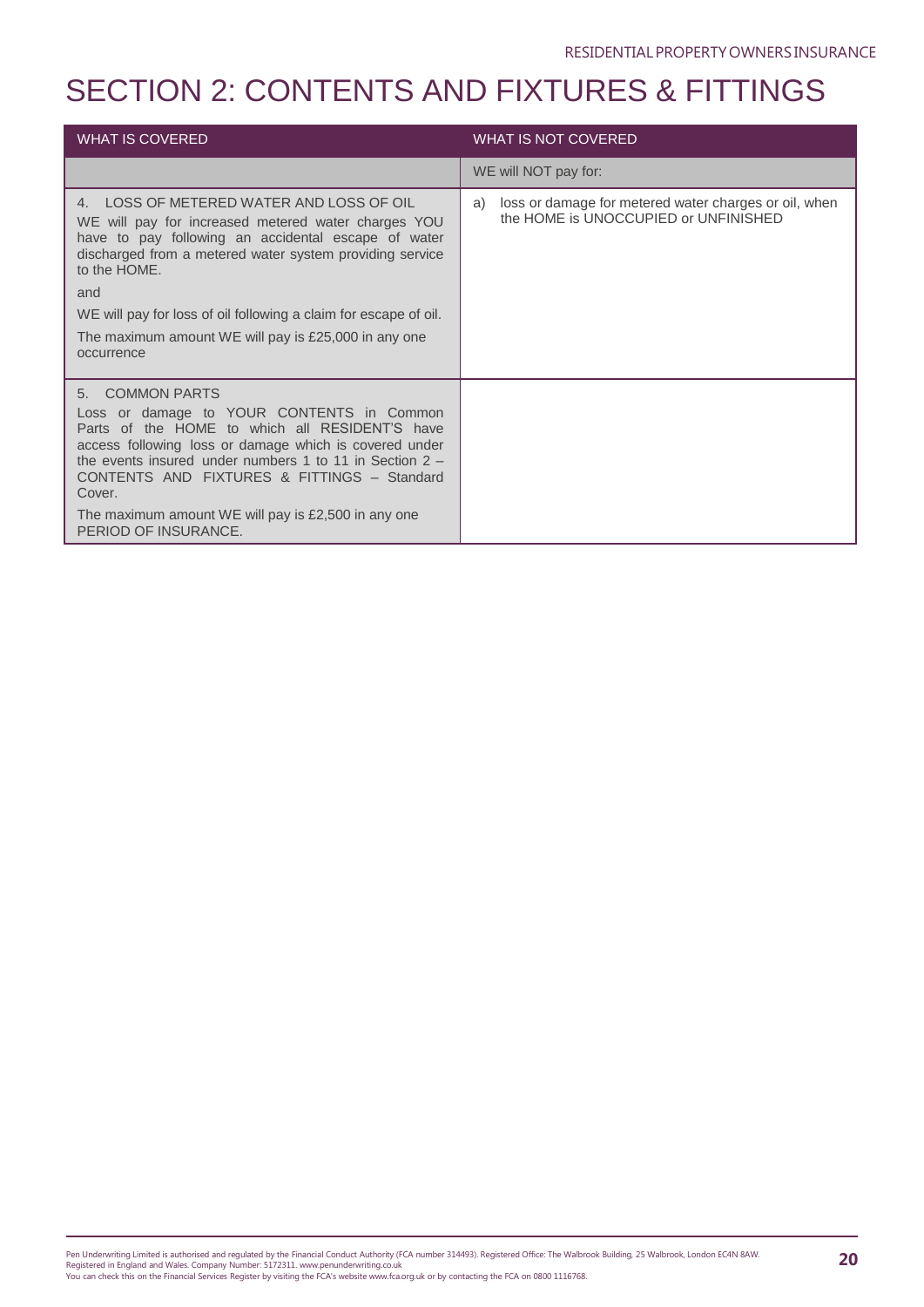## C OPTIONAL EXTENSION

(Please note that the Optional Extension only applies if selected and is shown as selected in the SCHEDULE)

| <b>WHAT IS COVERED</b>                                                                                                                                                          | <b>WHAT IS NOT COVERED</b>                                                                                                                                                                                                                                                                                                                                                                                                                                                                                                                                                                                                                                                                                                                                                                                                                                                                                                                                                       |
|---------------------------------------------------------------------------------------------------------------------------------------------------------------------------------|----------------------------------------------------------------------------------------------------------------------------------------------------------------------------------------------------------------------------------------------------------------------------------------------------------------------------------------------------------------------------------------------------------------------------------------------------------------------------------------------------------------------------------------------------------------------------------------------------------------------------------------------------------------------------------------------------------------------------------------------------------------------------------------------------------------------------------------------------------------------------------------------------------------------------------------------------------------------------------|
|                                                                                                                                                                                 | WE will NOT pay for:                                                                                                                                                                                                                                                                                                                                                                                                                                                                                                                                                                                                                                                                                                                                                                                                                                                                                                                                                             |
| ACCIDENTAL DAMAGE TO THE CONTENTS AND<br>1 <sup>1</sup><br><b>FIXTURES &amp; FITTINGS</b><br>(This cover is optional and only applies if stated as<br>INSURED in the SCHEDULE.) | the EXCESS specified in the SCHEDULE;<br>a)<br>damage to CONTENTS AND FIXTURES &<br>b)<br>FITTINGS within garages and outbuildings;<br>loss or damage;<br>C)<br>caused by dyeing, cleaning, repair, renovation or<br>i.<br>whilst being worked upon;<br>ii.<br>caused by chewing, tearing, scratching<br>or<br>fouling by animals;<br>iii.<br>caused by wear and tear, moth, vermin,<br>infestation, corrosion, damp, wet or dry rot,<br>mould or frost or anything that happens<br>gradually;<br>arising out of faulty design, specification,<br>iv.<br>workmanship or materials;<br>from mechanical or electrical<br>faults<br>V.<br>or<br>breakdown:<br>arising from demolition, structural alteration or<br>vi.<br>structural repair of the HOME;<br>caused by dryness, dampness, extremes of<br>vii.<br>temperature or exposure to light;<br>contributed to or arising from any kind of<br>viii.<br>pollution and/or contamination;<br>while the HOME is UNOCCUPIED;<br>ix. |

## D EXCLUSIONS

CONTENTS AND FIXTURES & FITTINGS does not include:

- Motor vehicles, caravans, aircraft, trains, boats, hovercraft, wet-bikes, trailers and parts or their accessories,
- Any living creature,
- Any part of the BUILDINGS,
- Any property held or used for business purposes,
- Any property insured under any other insurance,
- Property of tenants or their visitors,
- Clothing and Luggage,
- Sports, musical, camping and photographic equipment,
- Item of gold, silver or other precious metals
- Documents, deeds, stamps, credit cards or money

Please note the following Exclusions apply to this entire Section.

WE will NOT pay for:

- a) anything contained within the General Exclusions Section;
- b) the EXCESS specified in the SCHEDULE.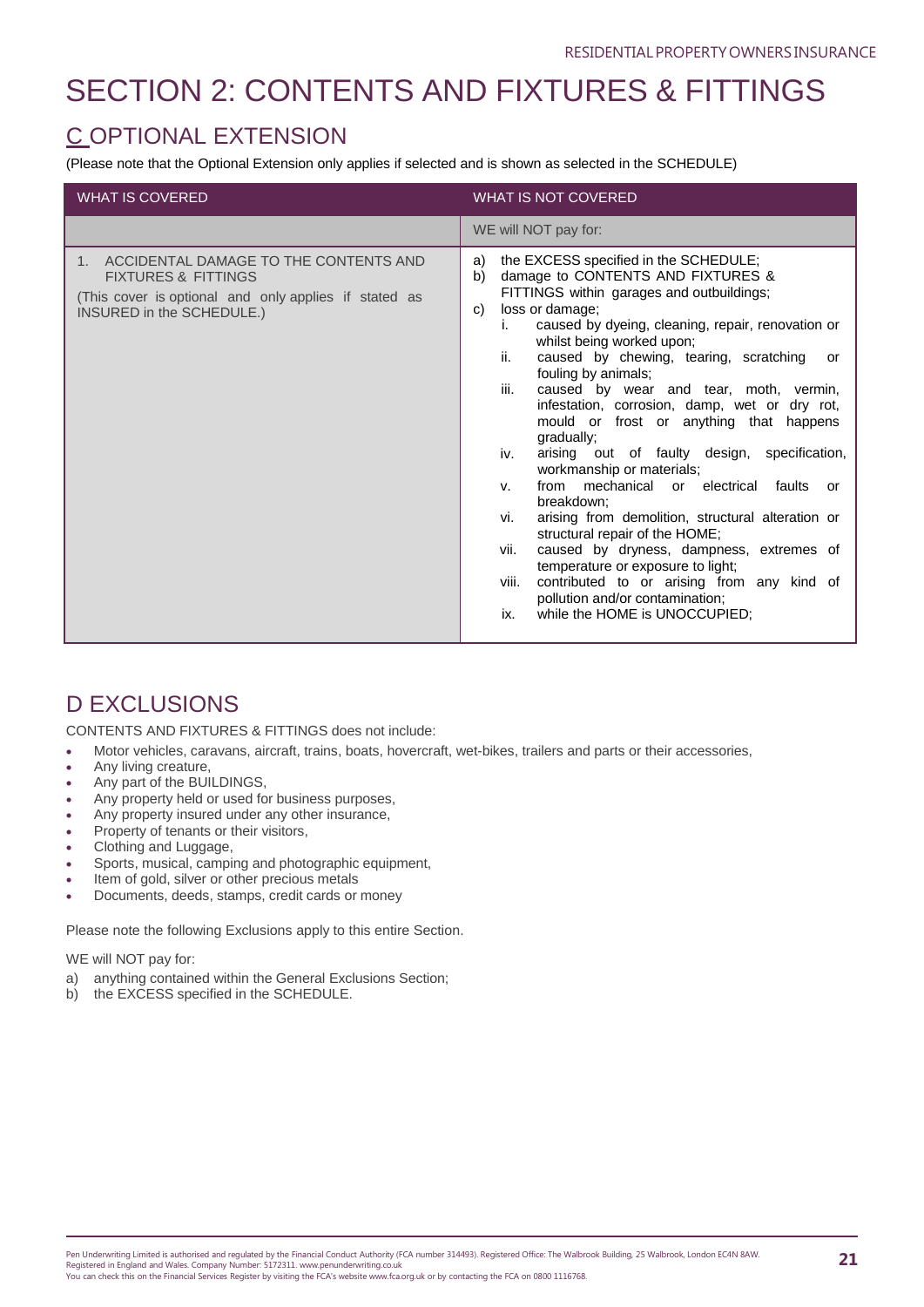## E CLAIMS SETTLEMENT UNDER SECTION 2

## **1.** LIMIT OF INSURANCE

WE will not pay more than the SUM INSURED shown in the SCHEDULE.

## **2.** REPLACEMENT OR REPAIR

WE will pay the cost of repair or replacement up to the SUM INSURED. A deduction for wear, tear or betterment (where the CONTENTS AND FIXTURES & FITTINGS would be improved by the repair or replacement) if:

- (a) The CONTENTS AND FIXTURES & FITTINGS have not been maintained in good repair; or
- (b) at the time of any damage the SUM INSURED for CONTENTS AND FIXTURES & FITTINGS is less than the full replacement cost.

## **3.** PAIRS, SETS AND SUITES

WE will not pay the cost of replacing any undamaged parts of the CONTENTS AND FIXTURES & FITTINGS which form part of a pair, set, suite or part of a common design or function.

## **4.** AUTOMATIC RE-INSTATEMENT OF SUMS INSURED

WE will not reduce the SUM INSURED under this Section after WE have paid a claim provided that YOU agree to carry out OUR recommendations to prevent further loss or damage.

## **5.** SUM INSURED

If YOU are under-insured, which means the cost of replacing or repairing the CONTENTS AND FIXTURES & FITTINGS at the time of the loss or damage is more than YOUR SUM INSURED for the CONTENTS AND FIXTURES & FITTINGS, then WE will only pay a proportion of the claim. For example, if YOUR SUM INSURED only covers one half of the cost of replacing or repairing the CONTENTS AND FIXTURES & FITTINGS, WE will only pay one half of the cost of repair or replacement.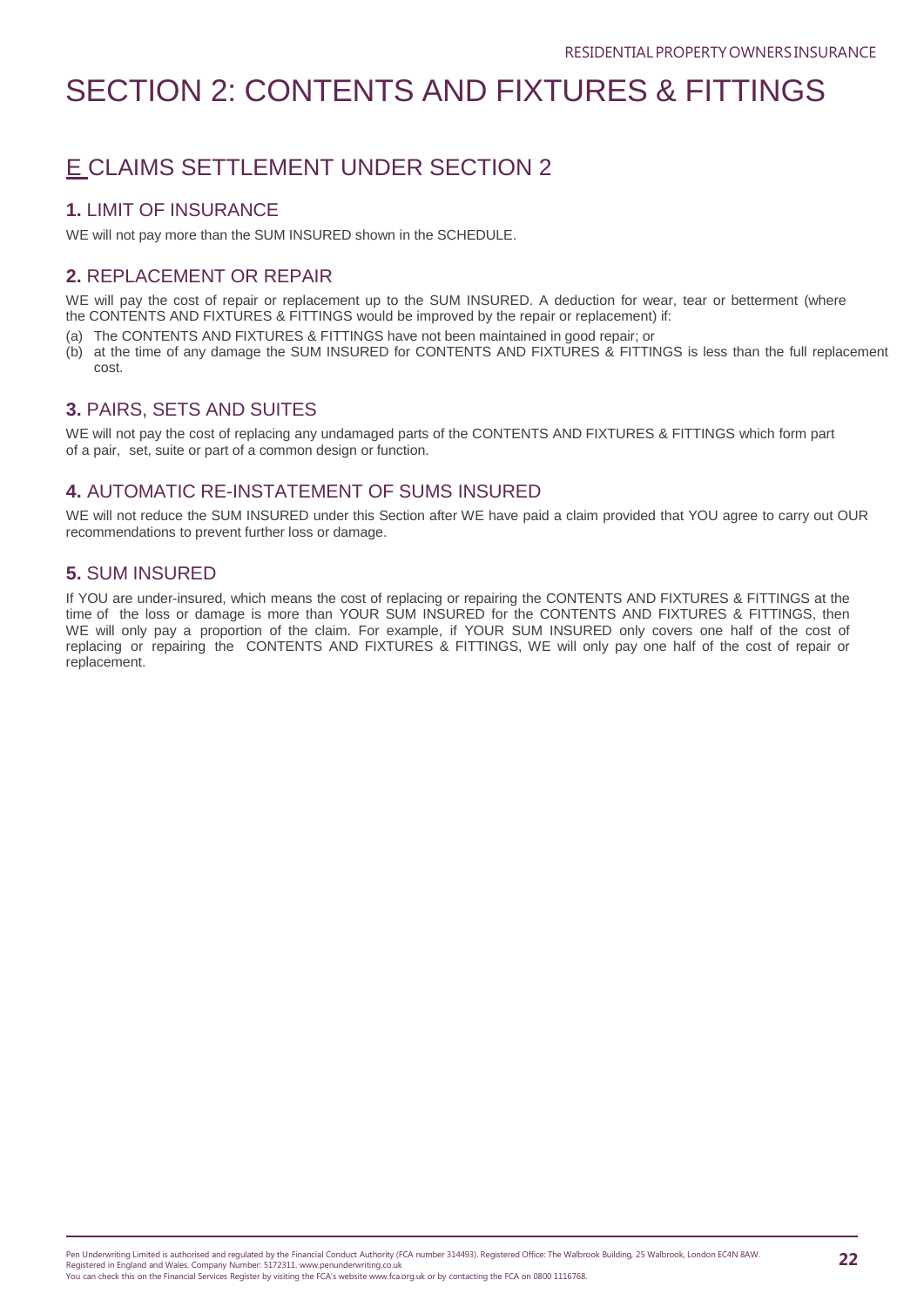## SECTION 3: POLICY CONDITIONS

(The following Policy Conditions apply to all Sections of the Policy Wording)

Where: (i) there has been a failure to comply with a term (express or implied) of this Policy, other than a term which defines the risk as a whole; and (ii) compliance with such term would tend to reduce the risk of loss of a particular kind and/or loss at a particular location and/or loss at a particular time, WE cannot rely on the breach of such term to exclude, limit or discharge its liability if YOU show that the failure to comply with such term could not have increased the risk of the loss which actually occurred in the circumstances in which it occurred.

If YOU breach any warranty in this Policy, OUR liability under the Policy shall be suspended from the time of the breach until the time when the breach is remedied (if it is capable of being remedied). WE will have no liability to YOU for any loss which occurs, or which is attributable to something happening, during the period when OUR liability is suspended.

## **1.** INFORMATION WE NEED TO KNOW ABOUT

YOU must take care to provide complete and accurate answers to the questions WE ask when YOU take out, make changes to, and renew YOUR Policy.

If the information provided by YOU is not complete and accurate:

- WE may cancel YOUR Policy and refuse to pay any claim, or
- WE may not pay any claim in full, or
- WE may revise the premium and/or change any EXCESS, or
- the extent of the cover may be affected.

## **2.** CLAIMS

#### YOUR DUTIES

As soon as YOU are aware of an incident or cause which is likely to lead to a claim under this Policy, YOU must:

- (a) contact US as soon as reasonably possible and provide all the information and help WE need;
- (b) tell the police immediately about any property which has been lost, stolen or maliciously damaged and obtain a crime reference number;
- (c) send US all correspondence unanswered, including any legal or other documents YOU may receive;
- (d) avoid discussing liability with, or admitting liability to, anyone else without OUR permission.

#### TO HELP US SETTLE YOUR CLAIM

It is YOUR responsibility to provide proof of any loss and therefore WE may ask YOU to provide receipts, valuations, photographs, instruction booklets and guarantee cards and any other relevant documentation, documents and assistance WE may require to help with YOUR claim.

#### OUR RIGHTS

(a) WE may:

- i. take over and defend or settle any claim, or right YOU may have against another person, in YOUR name;
- ii. prosecute (in YOUR name for OUR own benefit) any claim for indemnity or damages or otherwise.
- (b) WE have the right to do as WE see fit in legal action and in settling YOUR claim.
- (c) WE have the right to enter any BUILDINGS where loss or damage has occurred and deal with salvage. However, YOU are not entitled to abandon any property to US.

#### SUM INSURED LIMIT

For any claim or series of claims the maximum WE will pay is shown on your SCHEDULE or within this Policy Wording.

## **3.** INSPECTION OF THE HOME

YOU or a representative must inspect the HOME internally, including the loft area and externally at least once every 6 months whilst the HOME is tenanted.

In the event the HOME is unoccupied these inspections must be carried out every 14 days.

A record of dates, times and any observations must be recorded and made available to US in the event of a claim.

## **4.** FRAUD

If YOU make a fraudulent claim under this Policy WE shall not be liable to pay YOU any sums in respect of the fraudulent claim.

WE may recover from YOU any sums that the WE have already paid to YOU in respect of the fraudulent claim. WE may by notice to YOU treat this Policy as terminated with effect from the date of YOUR fraudulent act.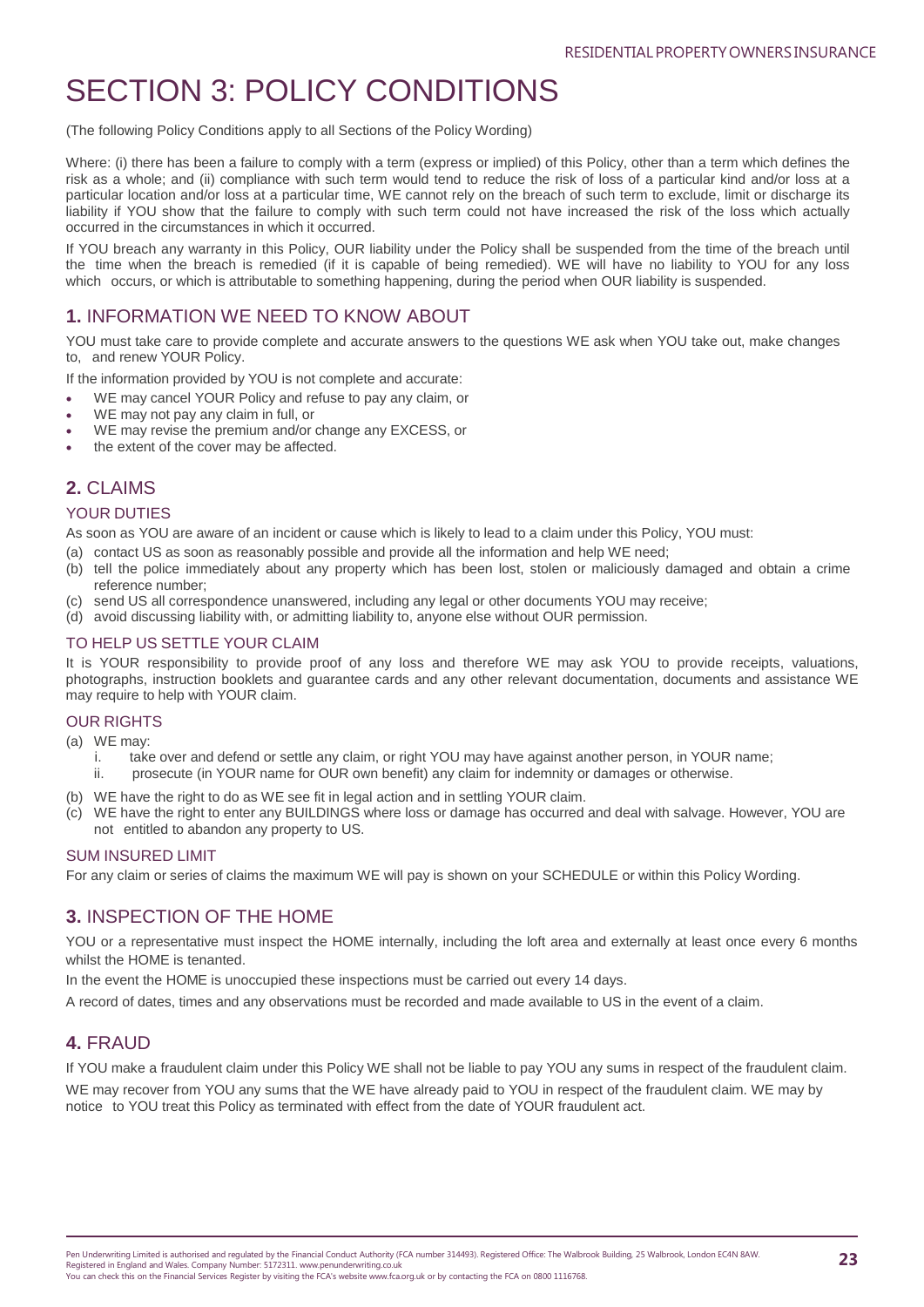## SECTION 3: POLICY CONDITIONS

## **5.** OTHER INSURANCE POLICIES

If there is any other insurance covering the same claim, WE will only pay OUR share of the claim.

### **6.** CANCELLATION

Following the expiry of YOUR Statutory 14 day right to cancel (also known as the "cooling-off period"), YOU continue to have the right to cancel YOUR Policy at any time during its term.

If YOU do cancel YOUR Policy after the "cooling-off period", YOU will be entitled to a refund of any premium YOU have paid, less a deduction for the time YOU have been on cover, subject to no claims being made or notified during the PERIOD OF INSURANCE.

If YOU wish to cancel YOUR Policy at any time, please contact YOUR insurance advisor.

WE (or any agent WE appoint and who acts with OUR specific authority) may cancel this Policy by sending YOU 14 days' notice by recorded delivery to YOUR last known address. YOU may be entitled to a refund of the premium paid, subject to a deduction for the time for which YOU have been covered.

WE will only cancel for a valid reason, such as:

- Non-payment of premium;
- Suspected Fraud;
- There is a change in risk occurring which WE are unable to insure;
- WE establish that YOU have provided US with incorrect information;
- YOU breach any terms and conditions of YOUR policy.

## **7.** YOUR DUTY TO KEEP TO THE POLICY CONDITIONS

To be covered by this insurance, YOU must keep to the terms and conditions of this Policy.

### **8.** ARBITRATION

If WE have accepted YOUR claim but disagree with the amount to be paid, an arbitrator will decide the matter. YOU and WE must agree on an arbitrator in line with law at the time. If YOU cannot agree WE have the right to apply to the president of the relevant national law society to nominate a suitable qualified person. YOU must wait for the arbitrator's decision before YOU can take any legal action against US.

## **9.** RENEWAL OF THE POLICY

If WE are willing to continue providing cover and YOUR insurance adviser advises YOU of OUR renewal terms before expiry of YOUR existing Policy, YOU authorise YOUR insurance adviser to renew this insurance, and any subsequent insurance, on expiry in accordance with OUR renewal terms at the time, unless YOU advise YOUR insurance adviser otherwise before YOUR Policy renewal date.

YOU must tell YOUR insurance adviser:

- Of any changes to the information contained within the Statement of Facts
- If YOU do not wish to renew this policy

### **10.** YOUR DUTY TO PREVENT LOSS OR DAMAGE

- (a) YOU, and any other person this insurance applies to, must take all reasonable precautions to prevent accidents, loss or damage
- (b) All property insured by this Policy must be maintained in good condition.

YOUR Policy is intended to cover YOU against unforeseen events like fire or theft. It does not cover wear and tear or damage which happens gradually over a period of time.

### **11.** RENOVATION OR REFURBISHMENT WORKS

If YOU intend to undertake any renovation or refurbishment work to the BUILDINGS YOU must inform YOUR insurance advisor at least 14 days prior to work commencing.

If YOU do not tell YOUR insurance advisor about the renovation or refurbishment work to the BUILDINGS it may affect YOUR right to claim.

YOU do not need to tell YOUR insurance advisor if the work is for redecoration only.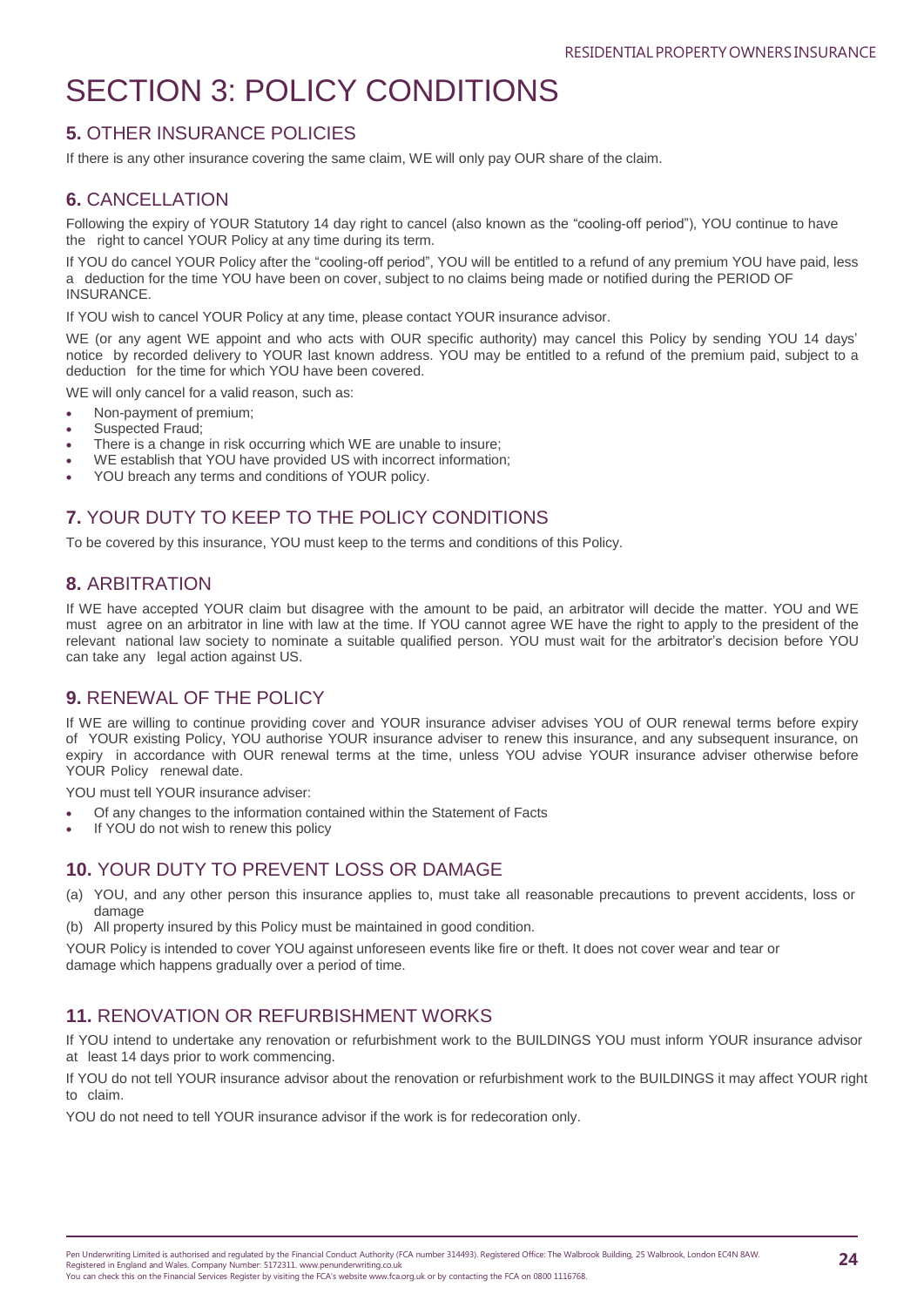## SECTION 3: POLICY CONDITIONS

## **12.** UNOCCUPANCY OF THE HOME

If the HOME specified in the schedule is UNOCCUPIED, YOU will lose YOUR right to indemnity or payment for that claim unless YOU comply with the following:

- a) carry out internal and external inspections of the buildings at least every 14 days
- b) maintain a log of such inspections
- c) as soon as possible, repair or arrange to be repaired, any defects found
- d) The Home is not going to be demolished
- e) The cost of refurbishment or renovation does not exceed £50,000 inc VAT
- f) Regardless of the cost of any work You must tell Us before work commences if the planned work is structural i.e reroofing, knocking down or through a load bearing wall or extension to the existing buildings.
- g) remove all waste, combustible materials and gas bottles, either within or outside the buildings, from The Home
- h) securely lock all external doors, close and secure all windows.
- i) There is no cover for loss or damage caused by a contractor or sub-contractor

## **13.** HOLIDAY HOME

WE will not indemnify YOU in respect of damage arising from use of the HOME as a holiday home including short term holiday lets, unless YOU comply with the below conditions.

#### YOU must

Ensure that all protections provided for the security of the HOME

- are maintained in good working order, and
- are in full and effective operation with the keys removed whenever the HOME are left unattended.
- are not withdrawn or varied without our prior consent

Arrange for the HOME to be internally inspected at least every 14 days with records kept of each visit.

Arrange for the removal of all waste including accumulation of mail from the HOME.

Comply with all regulations/statutory conditions regarding the letting of the HOME including, but not limited to;

- The number of persons legally allowed to reside at the HOME
- Compliance with the furniture and furnishings (Fire Safety) Regulations 1988 (amended)
- Having the minimum legal number of smoke detectors/fire extinguishers/fire blankets installed at the HOME

Ensure all gas appliances fitted at the HOME are serviced by an individual registered with the Gas Safe Register on an annual basis. A valid Landlord Gas Safety Record (also known as a CP12 certificate) must be in place at all times when the HOME are let to tenant(s) and records kept for a minimum of 2 years. WE will request sight of these if YOU wish to make a claim.

Retain utility bills relating to the HOME as WE may request sight of these following a claim for loss or damage caused by escape of water from and frost damage to fixed water tanks, heating installations, apparatus or pipes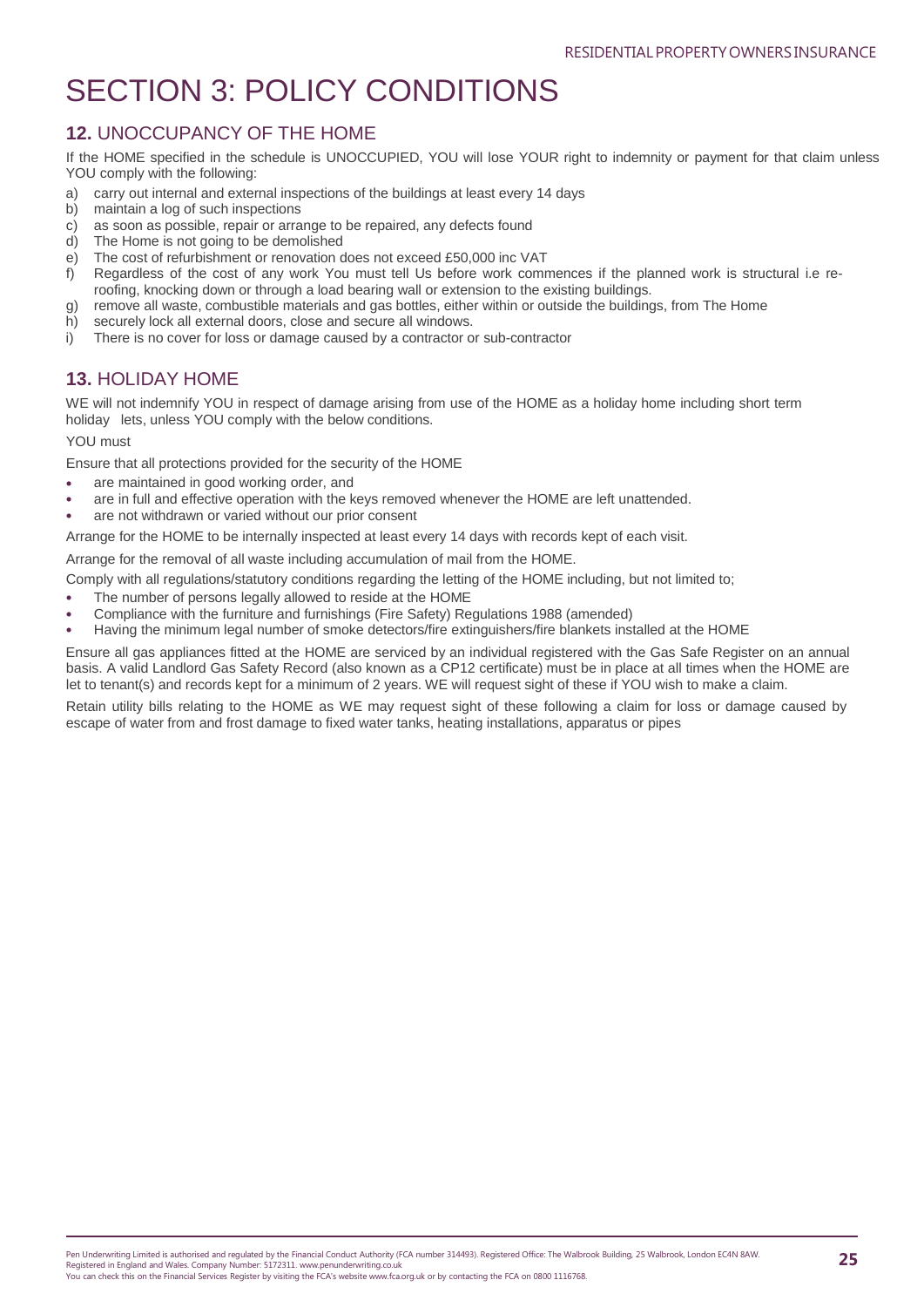## SECTION 4: POLICY EXCLUSIONS

(The following Policy Exclusions apply to all Sections of the Policy Wording)

### **1.** RADIOACTIVE CONTAMINATION AND NUCLEAR ASSEMBLIES

Any legal liability of whatsoever nature directly or indirectly caused by, or contributed to by, or arising from:

- (a) ionising radiations or contamination by radioactivity from any nuclear fuel or from any nuclear waste from the combustion of nuclear fuel;
- (b) the radioactive, toxic, explosive or other hazardous properties of any explosive nuclear assembly or nuclear component thereof.

## **2.** WAR EXCLUSION

Any consequence whatsoever which is the direct or indirect result of any of the following, or anything connected with any of the following whether or not such consequence has been contributed to by any other cause or event:

War, invasion, act of foreign enemy, hostilities or a warlike operation or operations (whether war be declared or not), civil war, mutiny, rebellion, revolution, military rising, insurrection, civil commotion assuming the proportions of or amounting to an uprising, military or usurped power.

## **3.** DATE CHANGE

Any loss or damage to any computer-related equipment which fails to correctly recognise a date change.

## **4.** COMPUTER FAILURE

Loss or damage to any computer related equipment caused by computer failure, computer error or any other malfunction.

### **5.** SONIC BANGS

Loss or damage by pressure waves caused by aircraft or other aerial devices travelling at sonic speed or supersonic speeds.

## **6.** REDUCTION IN VALUE

Any reduction in market value of the property insured following repair or replacement paid for under this Policy.

## **7.** DECEPTION

Any loss or damage suffered by YOU as a result of being deceived into knowingly parting with property unless deception is used only to get into the HOME.

## **8.** CONFISCATION

Any loss or damage caused by confiscation, detention or seizure by

- (a) customs, police or officials;
- (b) order of any court of law;
- (c) any statutory or regulatory authority.

## **9.** POLLUTION AND CONTAMINATION

Any loss, damage or liability arising from pollution or contamination unless caused by:

- (a) a sudden and unforeseen and identifiable accident; or
- (b) leakage of oil from a domestic oil installation at the HOME.

## **10.** EXISTING DAMAGE

Any loss, damage, injury or accident occurring or arising from an event, before cover commences.

## **11.** GRADUALLY OPERATING CAUSE

Any loss, damage or liability arising from wear and tear or damage that happens gradually over time.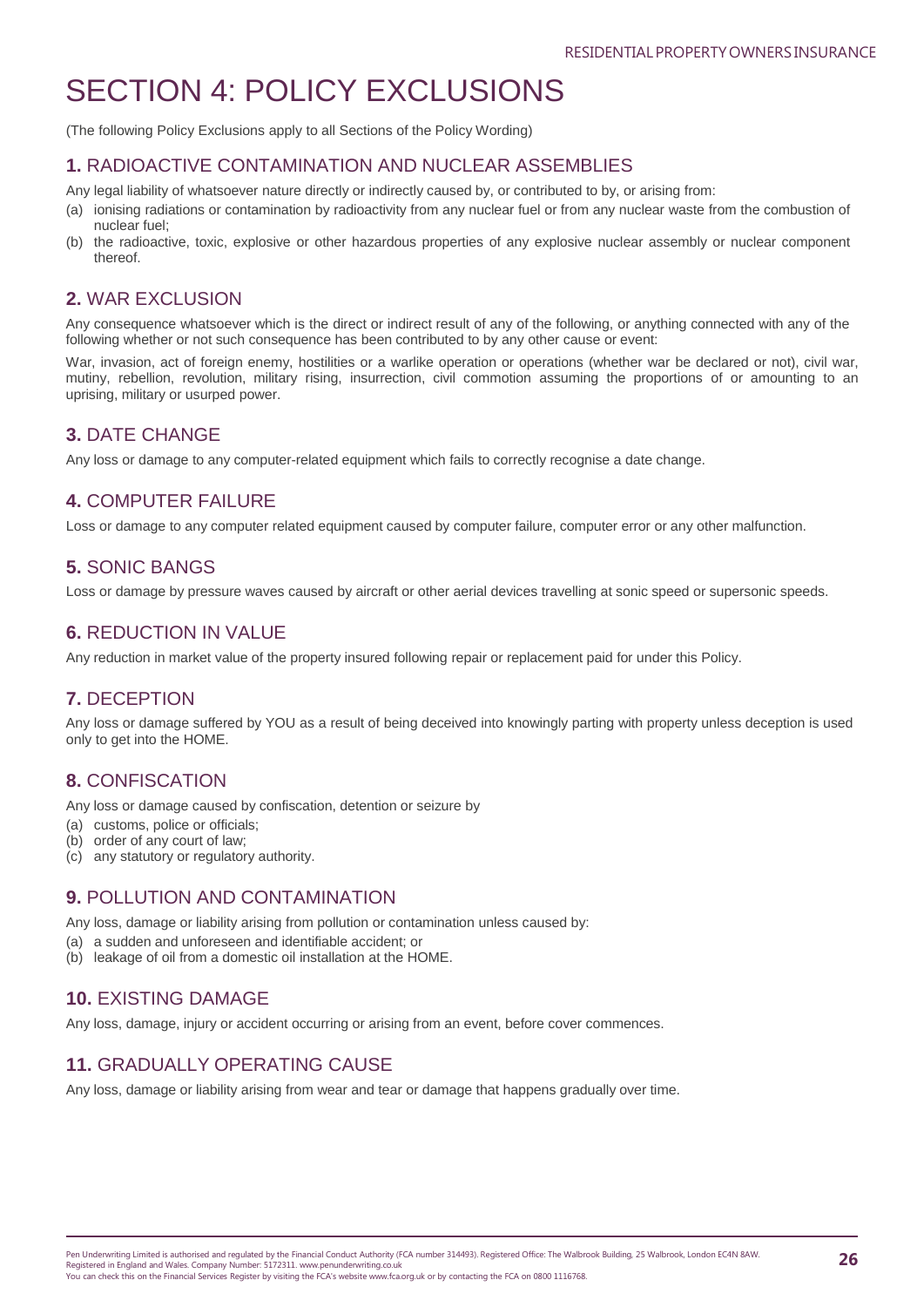## SECTION 4: POLICY EXCLUSIONS

### **12.** DEFECTS AND FAULTS

Any loss or damage arising from defective design, defective materials or faulty workmanship, or failure to follow manufacturers' instructions.

### **13.** TERRORISM

Any consequence whatsoever which is directly or indirectly caused by nuclear and/or chemical and/or biological and/or radiological means, or anything connected with those means, and which is the direct or indirect result of Terrorism, or anything connected with Terrorism, whether or not such consequence has been contributed to by any other cause or event.

Terrorism is defined as any act or acts including, but not limited to:

- (a) the use or threat of force and/or violence;
- (b) harm or damage to life or to property (or the threat of such harm or damage) including, but not limited to, harm or damage by nuclear and/or chemical and/or biological and/or radiological means

caused or occasioned by any person(s) or group(s) of persons in whole or in part for political, religious, ideological or similar purposes including, but not limited to, the intention to influence any government and, or to put the public or any Section of the public in fear, or is claimed to be caused or occasioned in whole or in part for such purposes.

This paragraph 9 on Terrorism applies only in respect of the BUILDINGS, optional ACCIDENTAL DAMAGE cover to BUILDINGS, CONTENTS and optional ACCIDENTAL DAMAGE cover to CONTENTS and PERSONAL POSSESSIONS Sections of this Policy.

### **14.** OTHER ACTIONS

Any consequence whatsoever which is the direct or indirect result of any of the following, or anything connected with any of the following, whether or not such consequence has been contributed to by preventing suppressing or in any way relating to 2) War Exclusion or 14) Terrorism above.

### 15. CONTRACTORS EXCLUSION

There is no liability under this Policy for loss or damage caused by the activities of contractors.